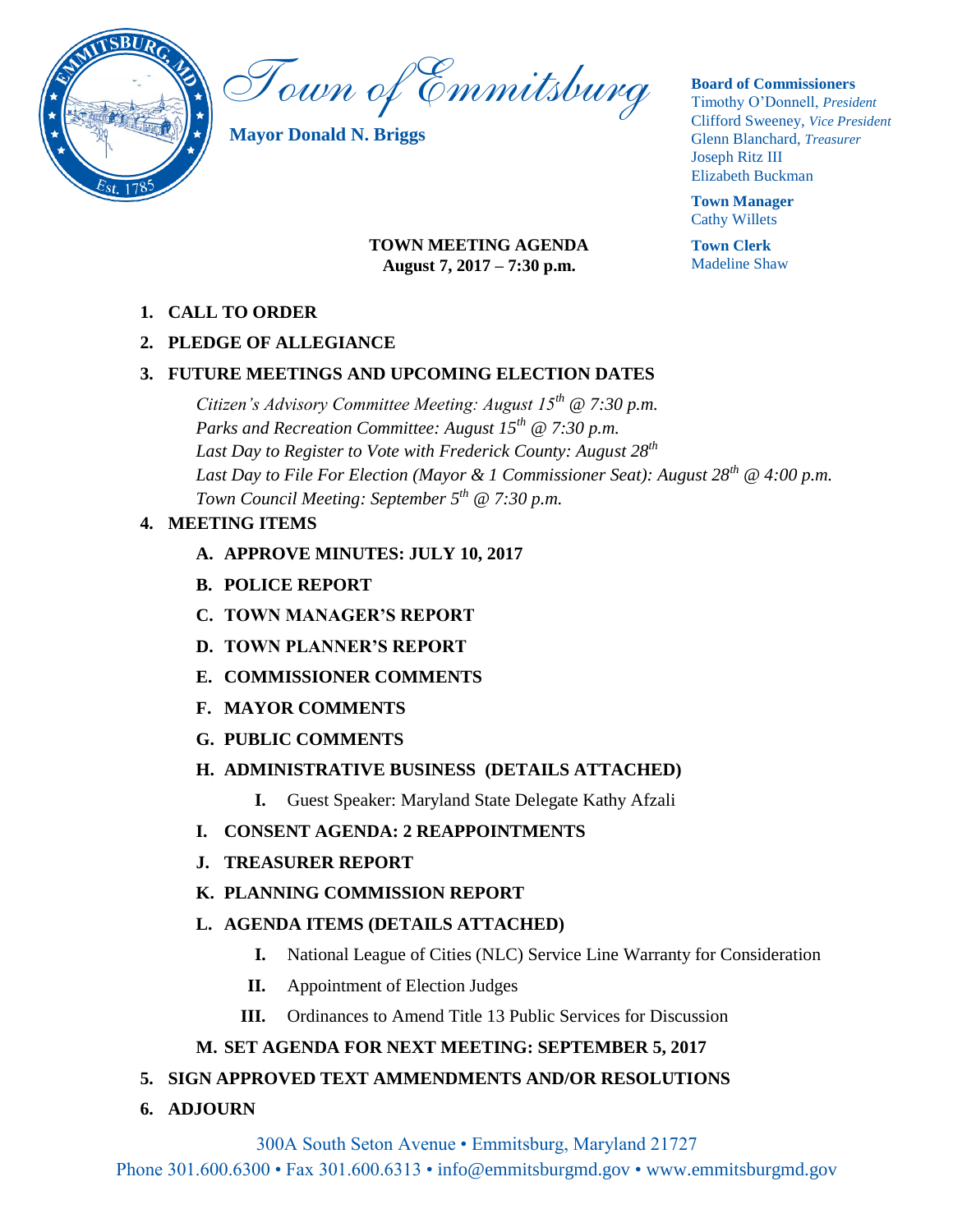### **A. APPROVE MINUTES: JULY 10, 2017**

### **MINUTES TOWN MEETING July 10, 2017 Emmitsburg Town Office**

**Present:** Mayor Donald Briggs; Commissioners: Glenn Blanchard, Joseph Ritz III, Clifford Sweeney, and Tim O'Donnell, President. *Town Staff*: Cathy Willets, Town Manager; Madeline Shaw, Town Clerk; Amy Naill, Code Enforcement Officer; and Susan Cipperly, Town Planner. *Others*: Deputy Ben Whitehouse.

**Absent:** Commissioner Buckman with prior notice.

#### **I. Call to Order**

Commissioner Tim O'Donnell, President of the Board of Commissioners, called the July 10, 2017 Town Meeting to order at 7:30 p.m. EST. Pledge of Allegiance was recited.

*Note*: Agenda re-arranged to move public comment first.

#### **Public Comments:**

*Frank Davis, President of Vigilant Hose Company*- Mr. Davis mentioned about two months ago the Vigilant Hose Company and the Emmitsburg Volunteer Ambulance Company started to discuss plans for a merger. A recent meeting with over 100 representatives from the organizations resulted in a unanimous vote to continue the merger process. He stated both companies hope to have the entire merger completed by January 1, 2018. Currently both the fire and ambulance companies are working out of the West Main Street station. The companies are pleased to announce that since the merger process was initiated, they have answered every emergency call, which was the main goal for the merger. *Mary Lou Little, President of Emmitsburg Volunteer Ambulance Company - Ms.* Little added the merger process has been very smooth because both companies chose to merge and were not forced together. Commissioner Sweeney asked if the both companies could be under the Town's solar energy to help the organizations save energy costs (Vigilant Hose Company already is). Mr. Davis added the companies plan to keep the Board updated every few months. The Board thanked the companies for serving the community and helping at Community Heritage Day.

#### **Approval of Minutes**

The Minutes of the June 5, 2017 Town Meeting were approved as presented. Motion by Commissioner Sweeney, second by Commissioner Ritz III. Vote: 4-0 in Favor. Commissioner Buckman absent.

#### **Police Report:**

Deputy Whitehouse presented the police report from June 2017 (exhibit attached). Deputy Whitehouse mentioned more people are calling in and reporting suspicious activity, which he encourages residents to do. The deputies responded to eleven 911 calls in June. For special events, the deputies were present at Community Heritage Day and the Junior Deputy Academy in Middletown on June 29<sup>th</sup>. The deputies congratulated the McKenney Family for winning the Emmitsburg's Scavenger Hunt. He thanked all the businesses and participates that helped make the Scavenger Hunt possible. He added there will be traffic delays in Town with the State Highway Administration (SHA) projects, and he asked the residents to be patient with any detours. The deputies will be patrolling the square to make sure everyone is being safe during the construction. Deputy Whitehouse encouraged residents to continue calling in suspicious activity. Commissioner O'Donnell asked about the five traffic collisions in Town and if any were related to the SHA projects. Deputy Whitehouse clarified the accidents were not related to the SHA projects. Commissioner Sweeney asked why there were 43 traffic stops and 64 violations. Deputy Whitehouse mentioned sometimes vehicles are stopped and given more than one citation. Commissioner O'Donnell mentioned he was recently at the MML Summer Conference where he attended a presentation on community policing. He stated the Emmitsburg Deputies are very much in-tune with the community policing model. The Mayor added that Narcan doses were also brought up in a class at the MML Summer Conference. He asked how many Narcan doses are kept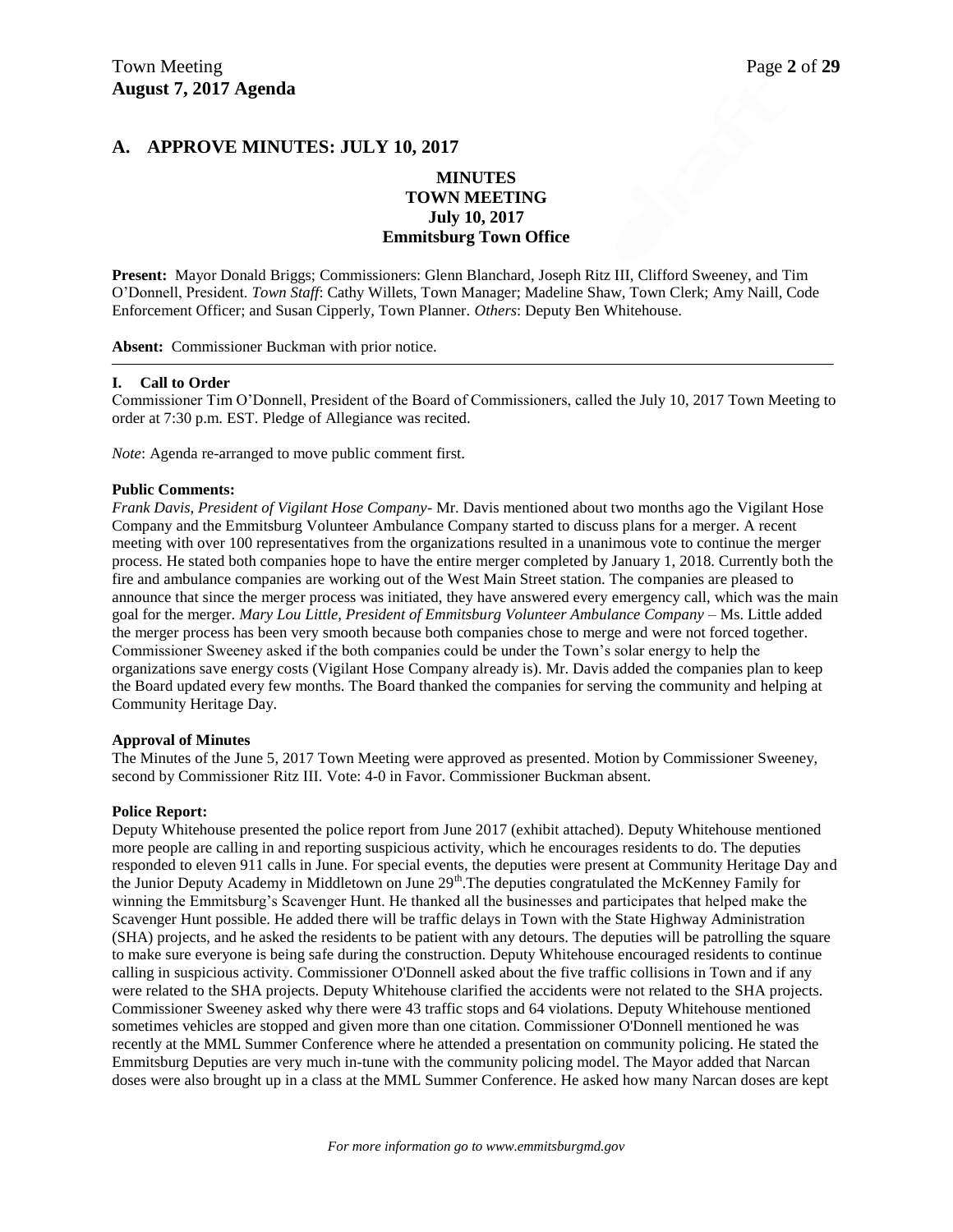with the deputies. Deputy Whitehouse stated only one dose is in each vehicle, even though sometimes it may take a few. The Board thanked the deputies for their service and involvement in Community Heritage Day.

### **Town Managers Report:**

Cathy Willets presented the Town Manager's Report from May 2017 (exhibit attached). Ms. Willets stated Town staff replaced 3 street poles/fixtures on West Main Street and installed an additional pet waste station along East Lincoln Avenue by the entrance to the walkway off Chesapeake Avenue. For the SHA sidewalk project, staff has been marking utilities. The old farmer's market sign was removed on South Seton Avenue and replaced with a new sign. Ms. Willets encouraged the community to attend the farmers market every Friday from 3:00 p.m. - 6:30 p.m. She added there are more vendors this year than in previous years. Commissioner Sweeney asked why the farmer's market is only for a few hours Friday afternoon and not all day. Ms. Willets replied the Board determined the hours in prior years. Commissioner O'Donnell added the thought was people could stop on their way back into Town from work. Ms. Willets continued that staff cleaned up Community Park Ball Field #1 (Maryland Storm Field) and it is open for public reservations. A new stop sign and speed bump were installed in Community Park near Ball Field #3 (Babe Ruth Field). Rainbow Lake is now at spillway level. The Emmitsburg's wells are rebounding and now at 28.75 feet below the May 2011levels. In May, 6 inches of rain were received. There is a surplus of .55 inches of rain, which is the first surplus in several months. There were three spills of untreated sewage in the month of May due to heavy rain that resulted in a loss of 7,650 gallons. The spills were reported to the State of Maryland. She mentioned the heavy rain resulted in the Waste Water Treatment Plant exceeding its capacity five times. Commissioner O'Donnell inquired about complaints related to the SHA projects. Ms. Willets informed the Board that the Town will take any complaints about the SHA project and send them to SHA for review. Commissioner Blanchard thanked the Town staff for keeping the parks in nice condition. Commissioner Sweeney commended the Town for the beginning stages of the dog park. Commissioner Ritz III commended Town staff for the American flags along Main Street.

### **Town Planners Report:**

Susan Cipperly presented the Town Planner's Report from May 2017 (exhibit attached). Ms. Cipperly mentioned she attended a Planning Commission meeting on June 28<sup>th</sup> where she presented the B2 zoning text amendment in response to requests by the Board of Commissioners at the May 1, 2017 Town Meeting. The B2 text amendment would allow for places of worship in the B2 zone, which is a general commercial zoning district. She stated the text amendment requires more than just a change of wording as the whole ordinance needs to be reviewed for consistency and there are several federal laws about religious uses. Ms. Cipperly will get an ordinance together, have it reviewed by the Town's attorney, and then have the Planning Commission review it. Ms. Cipperly has been the contact person for the SHA projects and has been overseeing the no parking signage for the SHA sidewalk project. The sidewalk project contractors have been approved to complete the west side of Main Street before moving to the east side of Main Street. Commissioner O'Donnell asked if the sidewalks would be done before school starts. Ms. Willets stated staff would look into this. Ms. Cipperly also has been overseeing a few Community Legacy grants that will fix-up buildings along Main Street.

### **Commissioner Comments**:

- Commissioner Ritz III: He informed the public there will be a free family fun event at Community Park Saturday July 15th 5pm-7pm that will include a magician, music, light refreshments, and a caricature artist.
- Commissioner Sweeney: He thanked everyone who was involved in the Community Heritage Day festivities for their time and efforts. Almost every organization was represented this year during the event. There were several new components that were added, and the attendance was higher than it has been in prior years. This year was also the best year for firework donations. He thanked everyone for their donations. He encouraged anyone interested in hearing more about Community Heritage Day to come to a meeting.
- Commissioner Blanchard: He thanked Commissioner Sweeney for all his work on Community Heritage Day. He informed residents of a food drop on Wednesday June  $12<sup>th</sup>$  from 3-6pm in a parking lot behind the Elias Lutheran Church. He also attended the MML Summer Conference and was able to talk to several delegates, senators, and state senators during the event.
- Commissioner O'Donnell: He thanked Commissioner Sweeney and Ms. Joy for organizing Community Heritage Day. He attended the MML Summer Conference with the Mayor, Commissioner Buckman, Commissioner Blanchard, and Ms. Willets. At the conference he attended several classes: sign regulations, community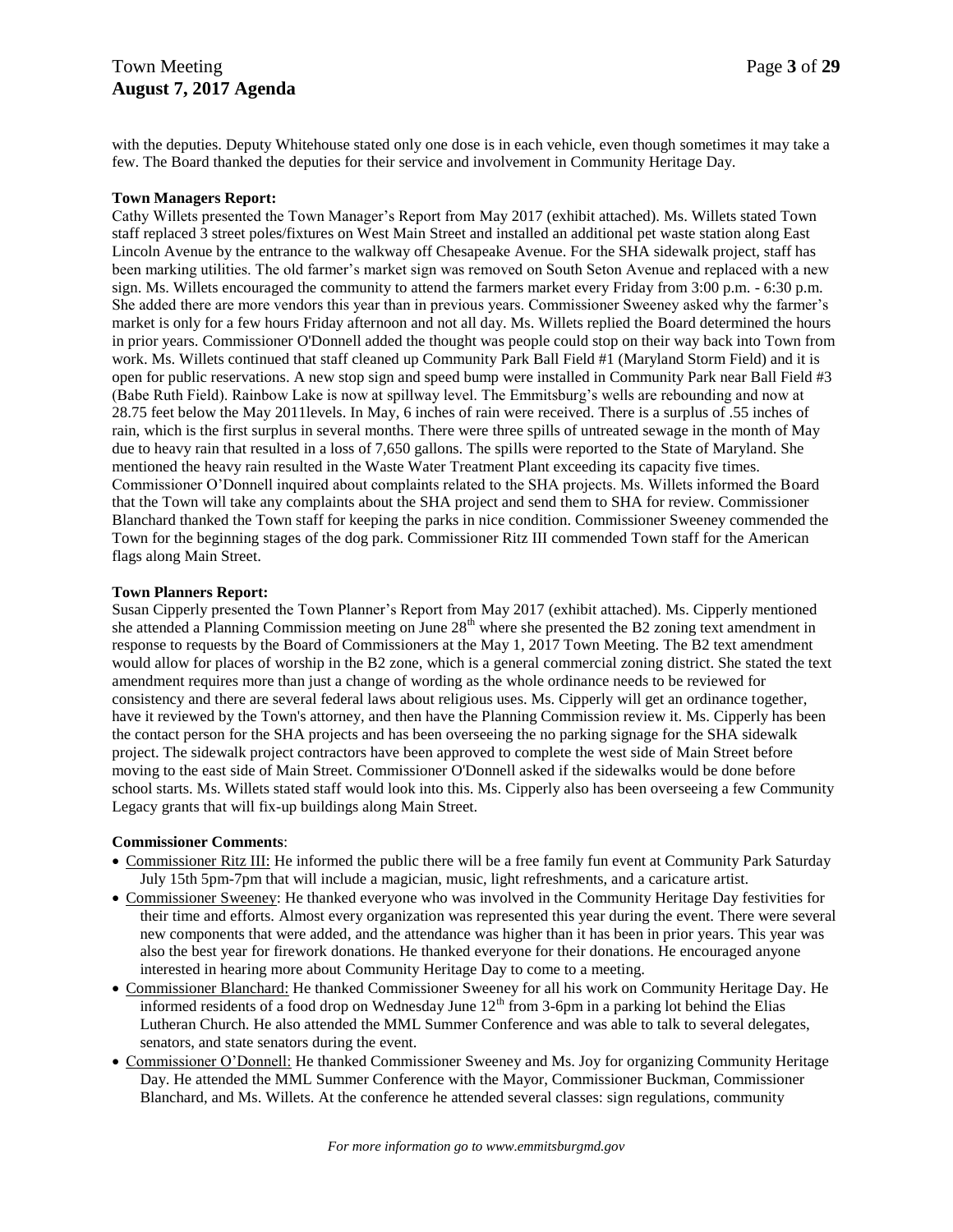policing, healthy waters, rental property regulations, small town discussion (covering fleet management, workman's compensation, payment in lieu of tax), the secretaries' round tables, the governor's subcommittee on smart growth, and an economy's direction class. At the conference he also spoke with Mike Gill, Secretary of the Maryland Department of Commerce, on bringing employment to Emmitsburg. Commissioner O'Donnell hopes to partner with Mr. Gill to have some businesses consider Emmitsburg that might not normally consider Emmitsburg. He has been communicating with the SHA about having a multi-use trail come through Emmitsburg that would connect the C&O Canal to Gettysburg. During the economy's direction class he learned millennials are looking for finished "jewel box" houses because they carry \$70,000+ in debt from college degrees. He has not received any recent complaints about the Waste Water Treatment Plant lagoon smell. He concluded by thanking Commissioner Sweeney and his team for Community Heritage Day.

### **Mayor's Comments:**

Mayor Briggs attended numerous meetings in June 2017. Mayor Briggs started by commending Commissioner Sweeney and the Lions Club for Community Heritage Day. He also thanked staff for their hard work. He informed the Board the Town recently received the 2017 Maryland Green Registry Leadership Award for sustainability efforts. He also reviewed the estimated time of completion for several projects in Town. The pool is still under construction and is estimated to be completed May 2018. The Emmitsburg dog park should be completed in spring 2018. He explained the Town is still raising money to pay for amenities for the dog park to include benches, doggy drinking fountains, and doggy playground equipment. Larger donors can dedicate a bench or fence sign to a dog or loved one. The square and sidewalk SHA projects are estimated to be completed in June 2018. The Flat Run Bridge project estimated completion is fall 2018. Overall, the Town has completed approximately \$30 million worth of improvements projects the past few years through grant funding. Mayor Briggs mentioned he met with Congressman Jamie Raskin, and he plans to meet with one of the largest developers in Frederick County later in July. The Town was awarded a grant for \$221,907 for the 2018 Energy Water Infrastructure Program (EWIP) grant through Maryland Department of the Environment that will improve energy efficiency at the Creamery Road Pump Station and save an estimated \$6,007 annually in electricity costs. He thanked Town staff for their efforts with the EWIP grant. Mayor Briggs also mentioned the Town is going to be applying for a Community Parks and Playground grant soon for approximately \$75,000 for a multi-use soccer field behind the Town office. There are two more block parties (or pool parties) this summer in Community Park. He suggested possibly implementing a cigarette butt disposal policy once the SHA projects are completed. He concluded by highlighting the 2017 Maryland Green Registry Leadership Award again. He mentioned the Town beat out two large cities that have about 1,500 employees, but Emmitsburg won with only 16 employees. Commissioner Sweeney asked the Mayor if the Town can get signage showing the organizations that exist within Town (Lions Club, etc.). Ms. Willets will discuss the signage with the Town Planner.

#### **Administrative Business:**

 $\triangleright$  Online Traffic Statistics for Facebook and Website: Madeline Shaw, Town Clerk, presented the online traffic statistics for the Town's Facebook and website. Mrs. Shaw started by informing the residents/businesses the Town has a Facebook (www.facebook.com/emmitsburgmd) and website page (www.emmitsburgmd.gov) that events, alerts, news information, and other information is posted on. Ms. Shaw commended Terri Ray, Office Manager, for keeping the information on the Facebook and website page up-to-date. Mrs. Shaw highlighted several statistics for the Facebook page. As of July 2017, the page currently has 945 page followers (people that subscribe to receive updates in their news feed). This number has been steadily increasing as 225 new followers have been added the past 7 months. On average, a Facebook post reaches about 370 people per day and most people engage with photos, which is why Ms. Ray will typically use photos to grab attention. The average demographic of our Facebook page followers are Emmitsburg women 35-44 years old. For people reached (people that have seen any content associated with the Town's Facebook page) the average demographic is Frederick City women 35-44 years old. For people engaged (people tagging the page or talking about the page in comments) the average demographic is Emmitsburg women 45-54 years old. Next, Mrs. Shaw reviewed the Emmitsburg website page data. Since January 1, 2017, there has been 10,145 sessions (when a user is actively involved in the website through scrolling and clicking), and 6,871 users (people who have initiated a session by clicking on the webpage). Google Analytics estimates 65% of Emmitsburg website users are first time visitors. On average, a person spends 2:05 on a webpage, but this number has decreased recently revealing that information is easier to find on the webpage. For location, Mrs. Shaw noted the top 4 users locations: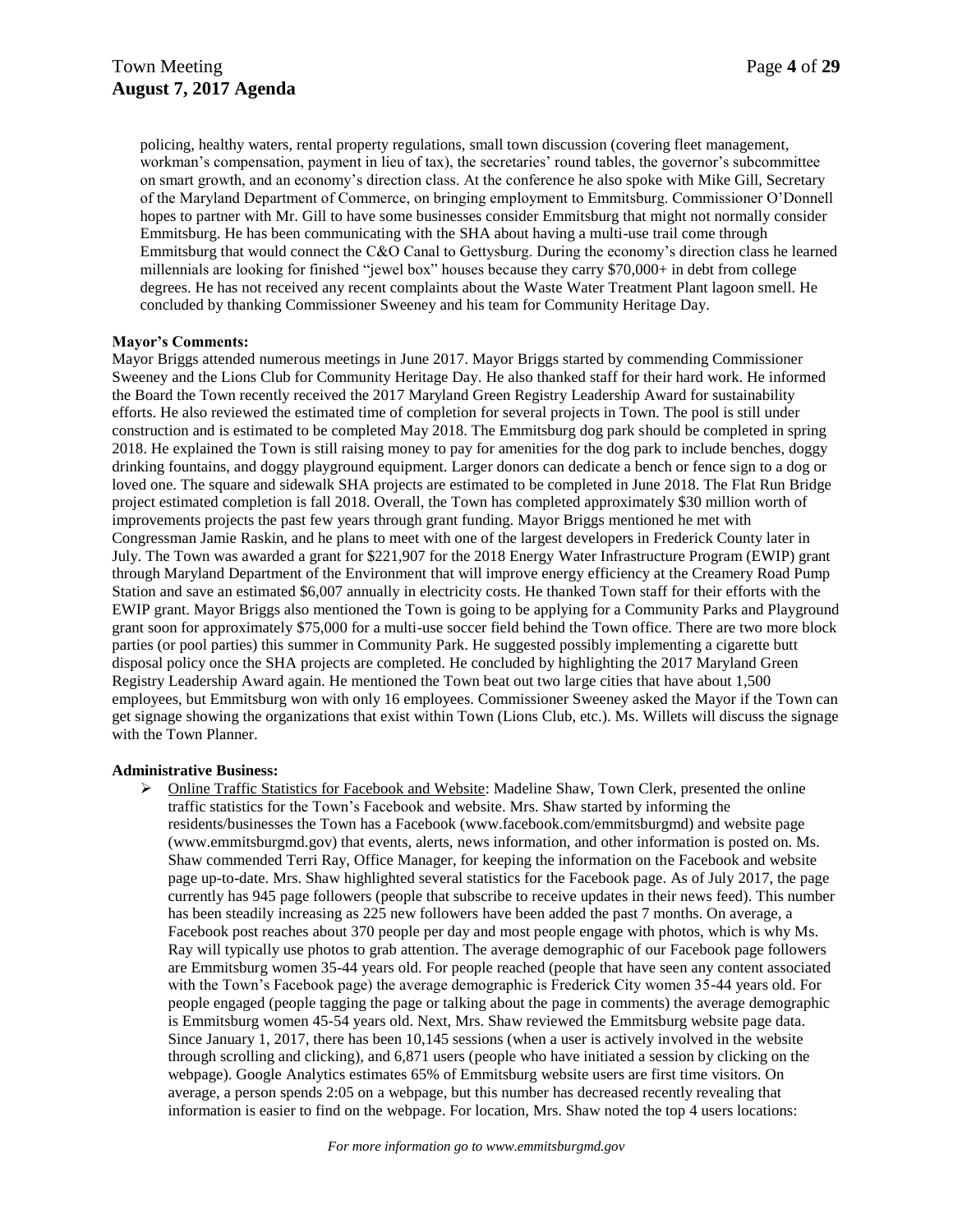Washington D.C. (about 19% of users), Thurmont (about 14% of users), Frederick City (about 9% of users), and Emmitsburg (about 8% of users). The top 3 website pages visited within 28 days of the July  $10<sup>th</sup>$ Town Meeting are the home page, SHA sidewalk project page, and the pool page. Mrs. Shaw concluded by adding most people visit the website Fridays around 1 p.m. and desktops are the devices mostly used when accessing the website. Commissioner O'Donnell asked if there are any recommendations for online improvement. Mrs. Shaw explained staff is doing a great job with website management and keeping the pages up-to-date and there are no current recommendations. Commissioner Blanchard encouraged staff to continue posting photos/updates in a timely manner. Mayor Briggs asked if staff recommends using Snap Chat. Ms. Willets stated staff is not always at every event so it would be difficult to use Snap Chat, but she encourages residents and the Board to send event photos in for posting. Commissioner O'Donnell inquired about an online campaign to help draw Mount St. Mary's (MSM) students to Town. Ms. Willets informed the Board the website currently has a business registry list, and the Citizens Advisory Committee was tasked with creating a new resident kit that could be modified for new students. Commissioner O'Donnell added many events are held at MSM, but not everyone at the events are aware of the Town being nearby and he'd like to change this.

#### **Consent Agenda:**

Appointment of Tricia Sheppard, Will Sheppard, and Martin Miller to the Citizen's Advisory Committee, 2 year term, 07/10/2017 – 07/10/2019. Motion by Commissioner Blanchard, second by Commissioner Sweeney. The vote was not taken as Commissioner Ritz III inquired if an individual can serve on two committees. The Board and Town staff discussed if an individual is allowed to serve on more than one committee because Martin Miller was appointed to the Parks and Recreation Committee at the March 6, 2017 Town Meeting. The Board determined to investigate the matter further for the next Town Meeting. Commissioner Blanchard withdrew the initial consent motion.

Appointment of Tricia Sheppard and Will Sheppard to the Citizen's Advisory Committee, 2-year term, 07/10/2017 – 07/10/2019. Motion by Commissioner Blanchard, second by Commissioner Ritz III. Vote: 4-0 in Favor. Commissioner Buckman absent.

#### **Treasurer's Report:**

Commissioner Blanchard presented the Treasure's Report for June 2017. He mentioned the operating balance going forward is \$4,424,569.

#### **Planning Commission Report:**

Ms. Cipperly re-stated the Planning Commission will review the B2 text amendment later in July. The Board will most likely revisit the text amendment at the September 2017 Town Meeting depending on what occurs at the next Planning Commission meeting. Commissioner Sweeney added the amendment is being requested by two places of worship.

#### **II. Agenda Items**

Agenda #1: Presentation on the National League of Cities Service Line Warranty: Ashley Shiwarski with Utility Service Partners, Inc. presented the National League of Cities (NLC) Service Line Warranty. Ms. Shiwarski mentioned the Utility Service Partners, Inc. service line warranty is the only one endorsed by the NLC and only strategic partner with the Maryland Municipal League (MML). The service line warranty program is completely voluntary and would help residents maintain their external water line, external sewer lines, and in-home plumbing. The goal of the program is to help residents deal with the financial burdens of unanticipated service line repair and replacement costs while reducing the burdens placed on municipalities and their infrastructure. The NLC Program, administered by Utility Service Partners, Inc., would handle the marketing, billing, claims management and customer service. If the Town chooses to participate, there would be no cost or administrative time, and the Town would receive an incremental revenue stream for participating. Ms. Shiwarski explained public education is the biggest benefit. She mentioned many residents don't know what their responsibility is in regards to service lines and often times the Town has be to the bearer of bad news if there is a problem the home owner is responsible for and Town staff is asked to check the line. For a few dollars a month, residents can choose to participate in the program and know they have 24/7 support to contact NLC about any problems and have a local plumber dispatched to their home. Only local contractors are used, and the Town can be as involved in the contractor selection process as desired. Local contractors are determined through a background check, drug screening, licensing check, and a Better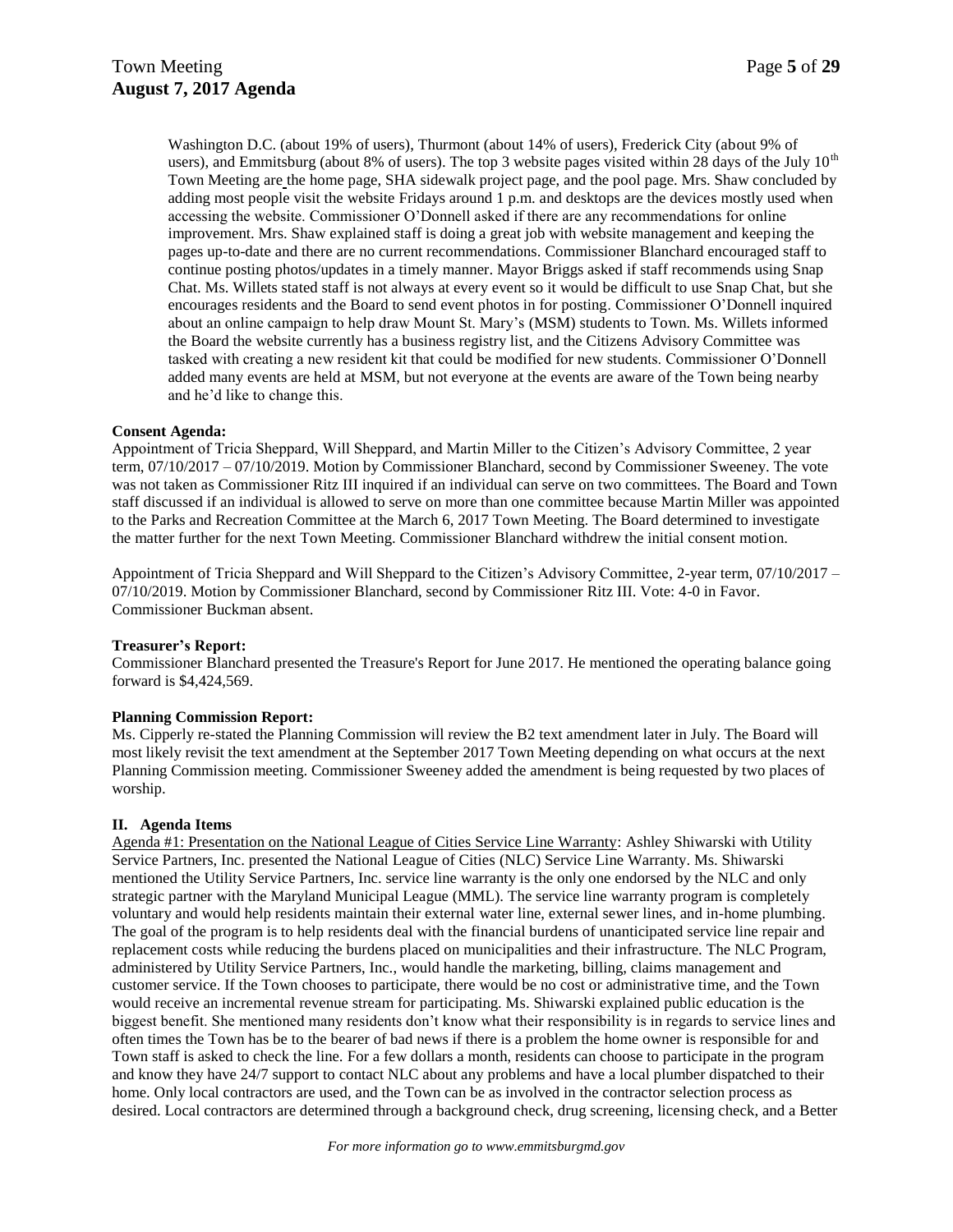## Town Meeting **Page 6** of 29 **August 7, 2017 Agenda**

Business Bureau check. Ms. Shiwarski explained there are 3 optional programs: external water line coverage, external sewer line coverage, and in-home plumbing coverage. The external coverage would cover the service line from the end of the Town's responsibility to where the lines "day light." With their coverage, residents would receive up to \$8,500 towards each and every repair. Residents would not be limited in the number of claims each calendar year, and there are no deductibles/service fees because NLC does not want to deter any residents from calling about problems. The in-home plumbing program would cover any lines in the home after the point-of-entry, any lines under a slab/basement floor, and clogged toilets. Ms. Shiwarski mentioned when a resident enrolls in the program, they are more proactive to get problems fixed.

For revenue stream, the Town would receive .50 cents per month per paid warranty contract. There are no guidelines on how the Town can use the revenue stream. The program would only be solicited to residents during three mailing campaigns a year during the spring, fall, and winter seasons. Each mailing campaign would only focus on one product so residents would not get confused between the three warranties. Ms. Shiwarski explained all mailings would get approved by the Town first, and then the exact mailing date would be given to Town staff once approved. The standard marketing letters includes an educational piece and an introductory letter on the Town's letter head with a signature from an elected official or Town staff member. The NLC contact information would be on the bottom of the letter for residents to contact with questions or to enroll. She mentioned the Town would have access to an online portal that lets the Town know who is enrolled in each product, the claims filed, and the resident satisfaction survey results. If there are any problems, NLC will follow-up with the contractor to ensure the contractor is doing work up-to NLC standards. The two most recent partners are Taneytown and Thurmont. Commissioner O'Donnell asked if Commissioner Sweeney had heard of this program before. He has not. Commissioner Sweeney asked if businesses could enroll. Ms. Shiwarski explained the program is only residential, and apartment buildings would be eligible as long as the property owner gives approval. She also mentioned there are no minimum participation requirements. Even if only one person participates, NLC will still partner with that home owner. Mayor Briggs asked if shared service lines are covered. Ms. Shiwarski responded they are usually not included in the program, but if it's a large issue NLC can up-date their terms to include shared lines. Commissioner O'Donnell asked who Utility Service Partners, Inc. was insured with. Ms. Shiwarski stated NLC is bonded with the State of Maryland, but the organization is switching to an insurance provider in August 2017. Ms. Shiwarski will get the name of the insurance organization for Commissioner O'Donnell. Commissioner O'Donnell asked if there was anything that would deter an individual from participating. Ms. Shiwarski explained the service is available to anyone regardless of length of line, depth of line, or age of line and the pricing would be the same; the only deterrence would be if the resident's line is not working at the time of enrollment; however, NLC does not inspect the service line before enrollment. Commissioner O'Donnell asked what it means to be a strategic partner with MML. Ms. Shiwarski explained MML chooses strategic partners that could really benefit their league and MML pays \$10,000 a year to have access to the mailing lists and endorsements. Commissioner O'Donnell asked if the .50 cents is negotiable. The .50 cents is a standard fee for municipalities with less than 50,000 households; if the Town did not want to receive the revenue, the residents would pay .50 cents less each month. The revenue accrues throughout the year and is paid to the Town in January. Commissioner O'Donnell asked if the Town is paid an administrative fee for answering a large volume of calls related to the program. Ms. Shiwarski mentioned there is not, but NLC would prefer the Town have any callers contact them instead. To reduce calls, she recommends the Town do a press release around the time of a mailing. NLC has sample press releases and a website banner. Commissioner O'Donnell asked how long Utility Service Partners, Inc. has been in business. Ms. Shiwarski stated the organization has been in business for 13 years and has endorsed by the NLC since 2010. She added Utility Service Partners, Inc. only works with municipalities. Commissioner Ritz III asked what a plumber can do to join the local provider list of contractors. Ms. Shiwarski explained the Town can provide a list of contractors in the area; otherwise, a providers information would need to be collected and given to the NLC who will them reach out to the provider and start the vetting process. As long as the provider qualifies, they can become a part of the contractor network. Ms. Shiwarski reviewed the pricing to include the external water line coverage (\$5.75/month), external sewer line coverage (\$7.75/month), and the in-home plumbing (\$9.99/month). Residents are billed monthly through a variety of options (i.e. invoiced, automatic payments, etc.) that NLC handles. If a resident signs-up to pay annually, a \$5 per product discount is applied to their account, and the resident would not be locked into a year contract. Commissioner O'Donnell asked if the company is privately owned or publicly traded. The company is publicly traded on the London Stoke Exchange because the parent company of Utility Service Partners, Inc. (Home Serve) is from London. Mayor Briggs requested the opinion of Town staff. Ms. Willets mentioned Mr. Dan Fissel (the Sewer and Water Superintendent) had a conference call with Ms. Shiwarski and he highly recommends this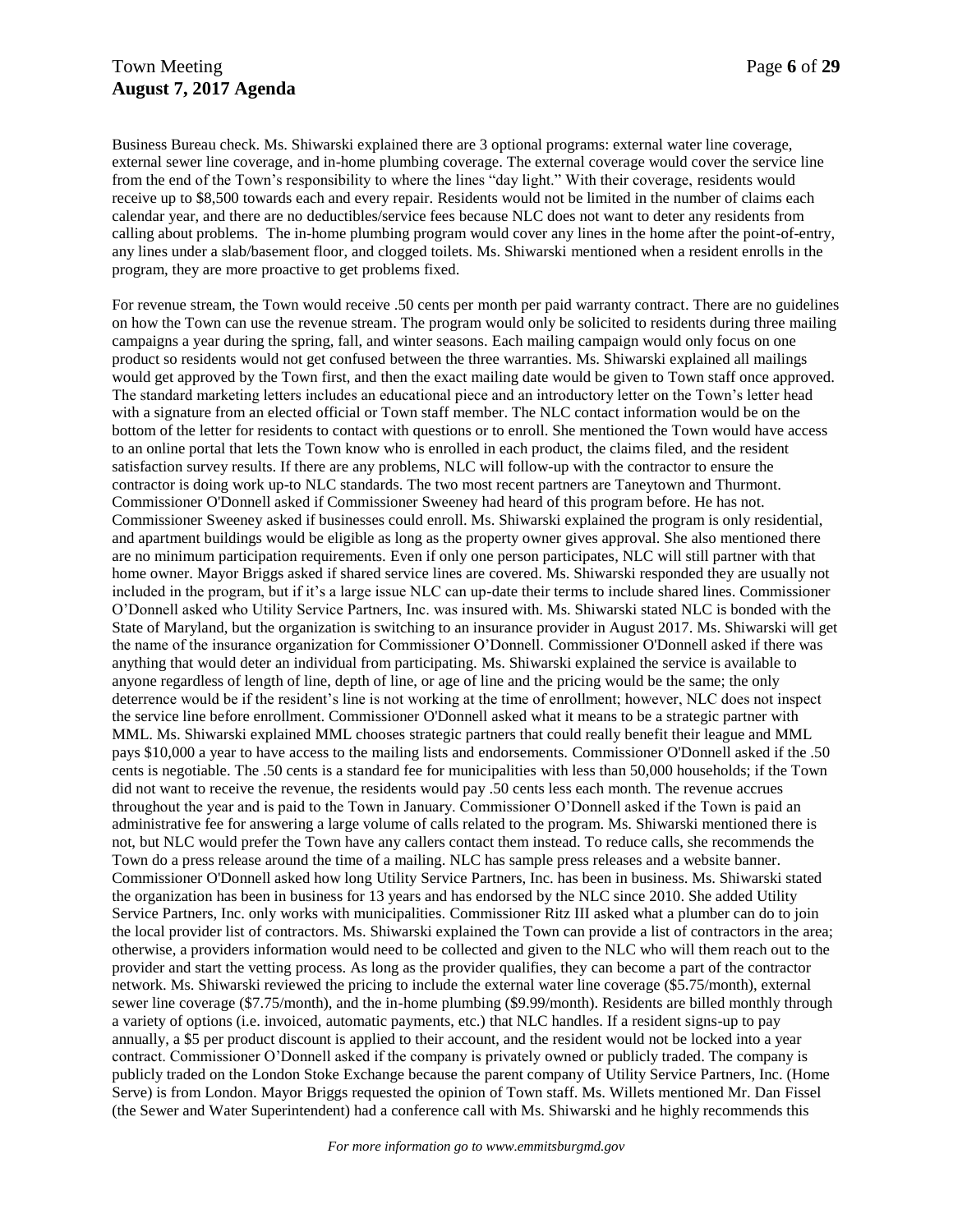program because it will help save time and heartache. Often staff has to go to a resident's property and be the bearer of bad news when the problem is the resident's responsibility. The Board thanked Ms. Shiwarski for her time. Ms. Willets asked the Board what action staff should take. There was discussion over the program and researching the program more. The Board decided to review the information thoroughly and make a motion in the next Town Meeting in regards to the NLC Service Line Warranty.

Agenda #2: LG Sonic Algae Control System Update: Cathy Willets, Town Manager, presented the LG Sonic Algae Control system update. The algae control system has been in place for roughly three months, and Ms. Willets mentioned an accurate analysis will not be available until the worst part of the algae season is over, which is in the late summer and early fall. She explained there are several tests that reveal if the system is making an impact on algae: chlorophyll, phycocyanin, and turbidity. Chlorophyll is the biggest indicator because chlorophyll indicates algae growth. She explained before installation on April 11, 2017, the chlorophyll was averaging around 20 ug/L (or 20 parts per billion), but current levels are just above zero at 5 ug/L. She explained phycocyanins are the toxins produced by blue/green algae that cause taste and odor problems in the drinking water. Prior phycocyanin levels were about 4/5 ug/L, and now levels have decreased near 0 ug/L. She explained turbidity measures water clarity. The prior levels were 4.0 NTUs, and current turbidity levels have decreased to less than 1 NTU. Ms. Willet's added algae' blooming produces a turbidity of 5-7 NTUs. She added the goal of lake flow and well usage is to use 50% lake water and 50% well water. In prior years, during the summer, the wells accounted for up to 58% of water usage, which is 10% more than current algae control system numbers. Coagulant usage has decreased from 19.4 to 16, and Town staff anticipates this number to decrease more significantly during the peak algae season. Ms. Willets reviewed backwash water usage, and reminded the Board that backwash water usage was a main reason the system was installed. Since installation, the water use has reduced from approximately 1.292 million gal/month to 600,000 gal/month. Overall, the lake is clearer for this time of year than in previous years and several fishermen have commented on the better quality of the water. Ms. Willets added there has been no unexpected filter related overtime since installation, which was another main reason staff asked for the system. She noted soda ash and chlorine have not changed, but these numbers are anticipated to decrease during peak algae season. Commissioner Sweeney asked about the satellite and if it has been able to get signal with the system. Ms Willets mentioned Town staff is looking into getting the satellite connected as soon as possible because system cannot be adjusted to incoming numbers without connection. If the problem is not fixed soon, Town staff will draft a letter. Commissioner O'Donnell added the Board had asked specifically about satellite connectivity during the presentation by LG Sonic last year. Commissioner O'Donnell asked if the system is saving the Town money. Ms. Willets said the system is saving the Town money and Town staff is very pleased with the results so far. Ms. Willets concluded by stating staff will bring back an update after the fall when more numbers are collected. Commissioner Ritz III requested the PowerPoint presentation get posted on the Town website and Facebook page. Commissioner Ritz III asked what NTU stand for. There was discussion over what NTU stands for. An audience member stated NTU stands for Nephelometric Turbidity Unit.

Agenda #3: Update on the Emmit Garden's Playground: Susan Cipperly, Town Planner, presented the update of the Emmit Garden's Playground. Ms. Cipperly mentioned the approved site is in a 100 year flood plain, which means the site has a 1/100 chance of flooding annually. Ms. Cipperly reviewed a map that shows the flood way along the creek and the 100 year flood plain. The map also shows a 500 year flood plan, which means there is a 1 in 500 chance of a larger flood occurring each year in Emmit Gardens. Ms. Cipperly explained she spoke with numerous people from the Federal Emergency Management Agency (FEMA) and the State of Maryland. When she spoke with the State of Maryland, she was told there would be a \$750 application fee, but another individual said municipalities are not charged an application fee. Ms. Cipperly needs to thoroughly look at the application she just received, but she believes the Town may need to hire an engineer. The Maryland Department of the Environment (MDE) had informed Ms. Cipperly the Town would need a hydraulic study. The main concerns are if the playground equipment will block water movement during a flood, and if the equipment should have concrete foundation so it won't float away during a flood. Ms. Willets added the State of Maryland took a long time to address any questions, which is prolonging the process, but another main concern is funding because a \$750 application fee, engineer, and hydraulic study will consume much of the grant funding. Commissioner Sweeney said Creagerstown Park was built in a flood plain, and the playground equipment is flooded every time there is a heavy rain. Ms. Cipperly doesn't anticipate the application being denied once it's submitted, and she also reminded the Board the Town has a flood plain ordinance. Commissioner Ritz III inquired about removing some pine trees along the flood way/creek. He stated there are some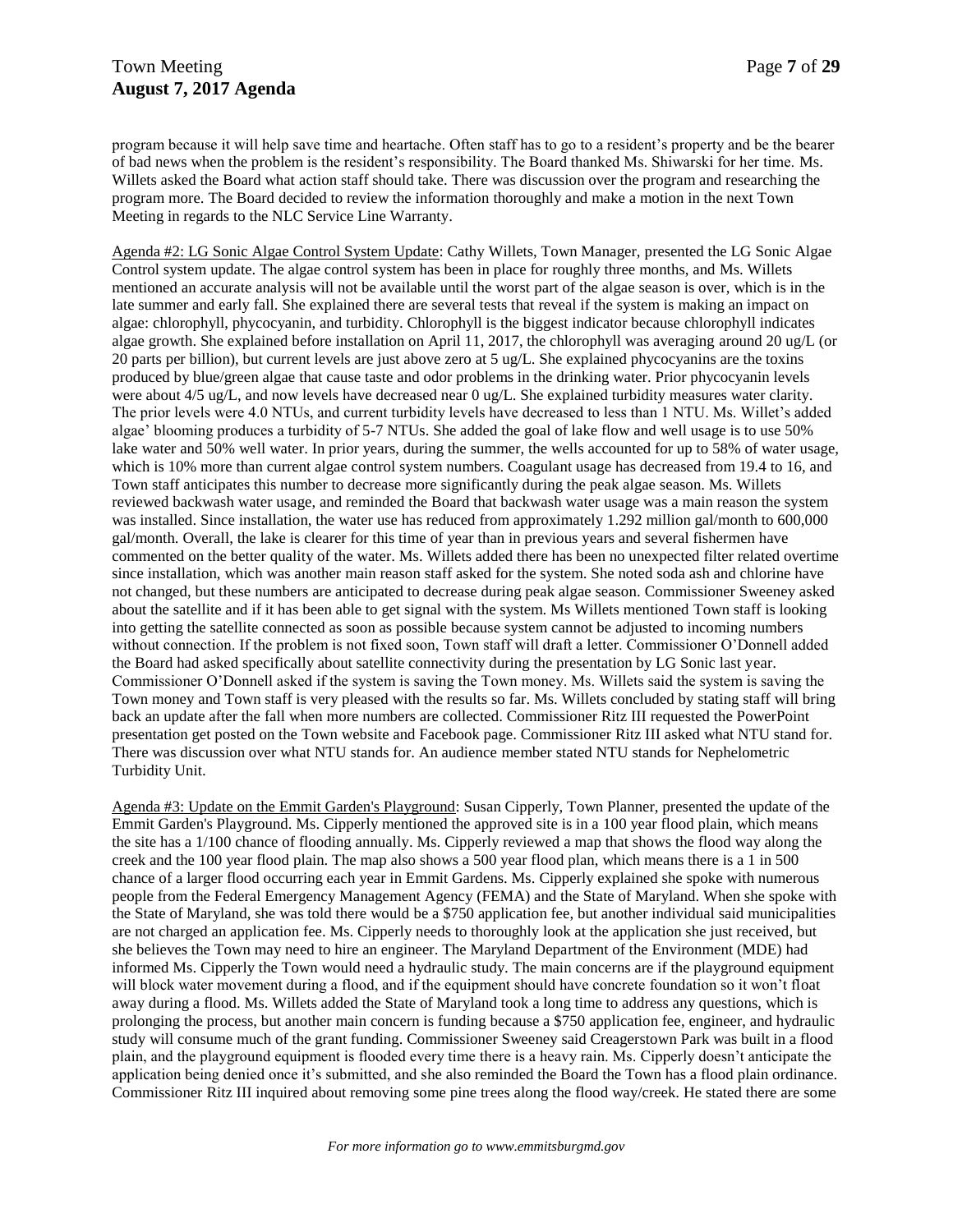## Town Meeting Page 8 of 29 **August 7, 2017 Agenda**

power lines that run above the ground there that could be hazardous if a tree falls on them. Ms. Willets explained the Town needs to look into the ownership of the trees and if they're needed for erosion control.

### **Set Agenda Items for August 7, 2017 Town Meeting**

- 1. National League of Cities (NLC) Service Line Warranty for Consideration
- 2. Consent Agenda: Appointment of Election Judges
- 3. Ordinances to Amend Title 13 Public Services for Discussion
- 4. Administrative Business: Guest Speaker, Maryland State Delegate Kathy Afzali

Motion to accept the agenda items for the August 7, 2017 Town Meeting as presented. Motion by Commissioner Sweeney, second by Commissioner Ritz III. Vote: 4-0 in Favor with Commissioner Buckman absent.

### **III. Sign Approved Text Amendments and/or Resolutions**

### **IV. Adjournment**:

Motion to close the meeting. Motion by Commissioner Blanchard, second by Commissioner Sweeney. Vote: 4-0 in Favor with Commissioner Buckman absent.

With no further business, the July 10, 2017 Town Meeting was adjourned at 9:36 p.m. EST.



Respectfully submitted,

Madeline Shaw Town Clerk

Approved: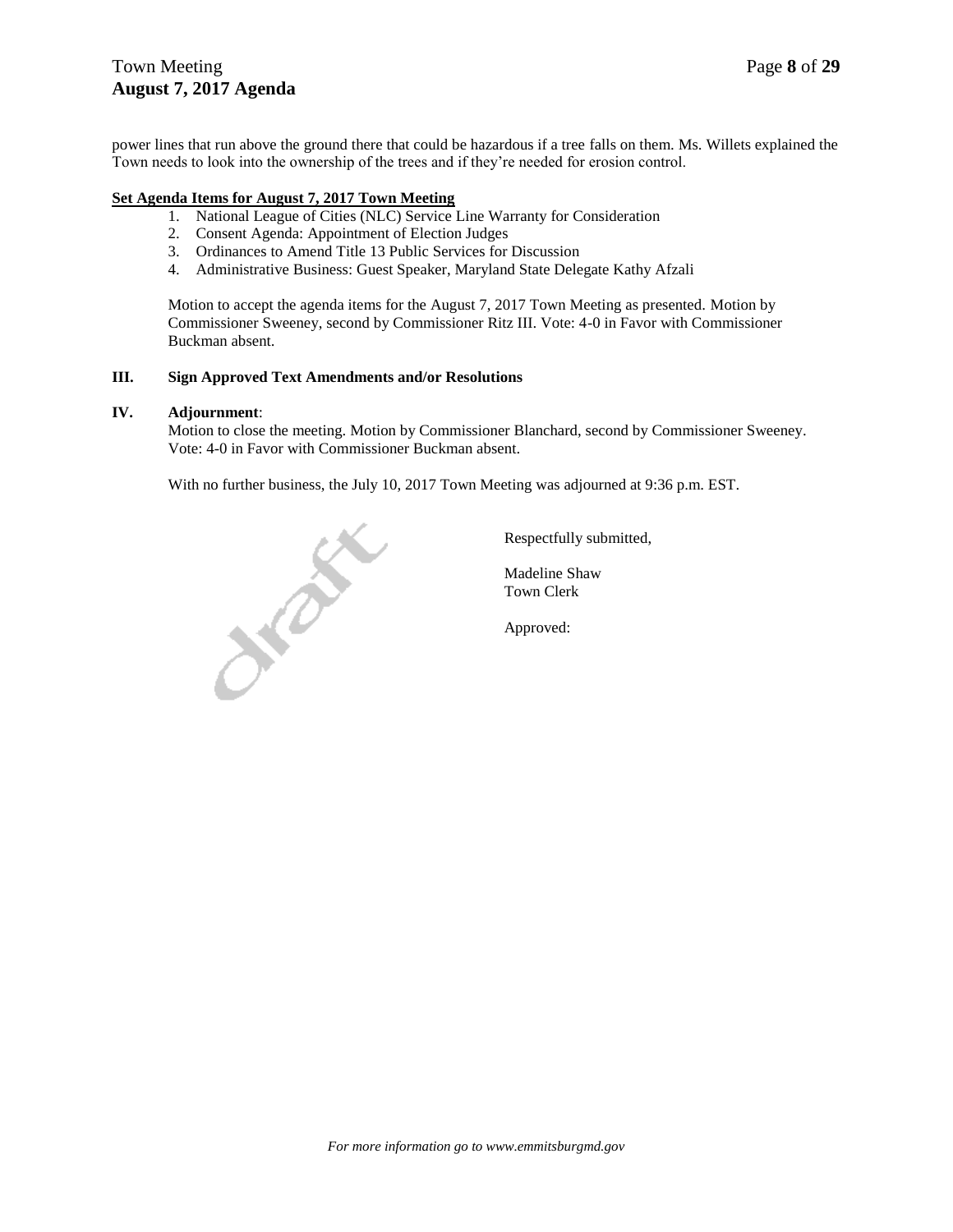**B. POLICE REPORT:** Presentation by deputies at the meeting.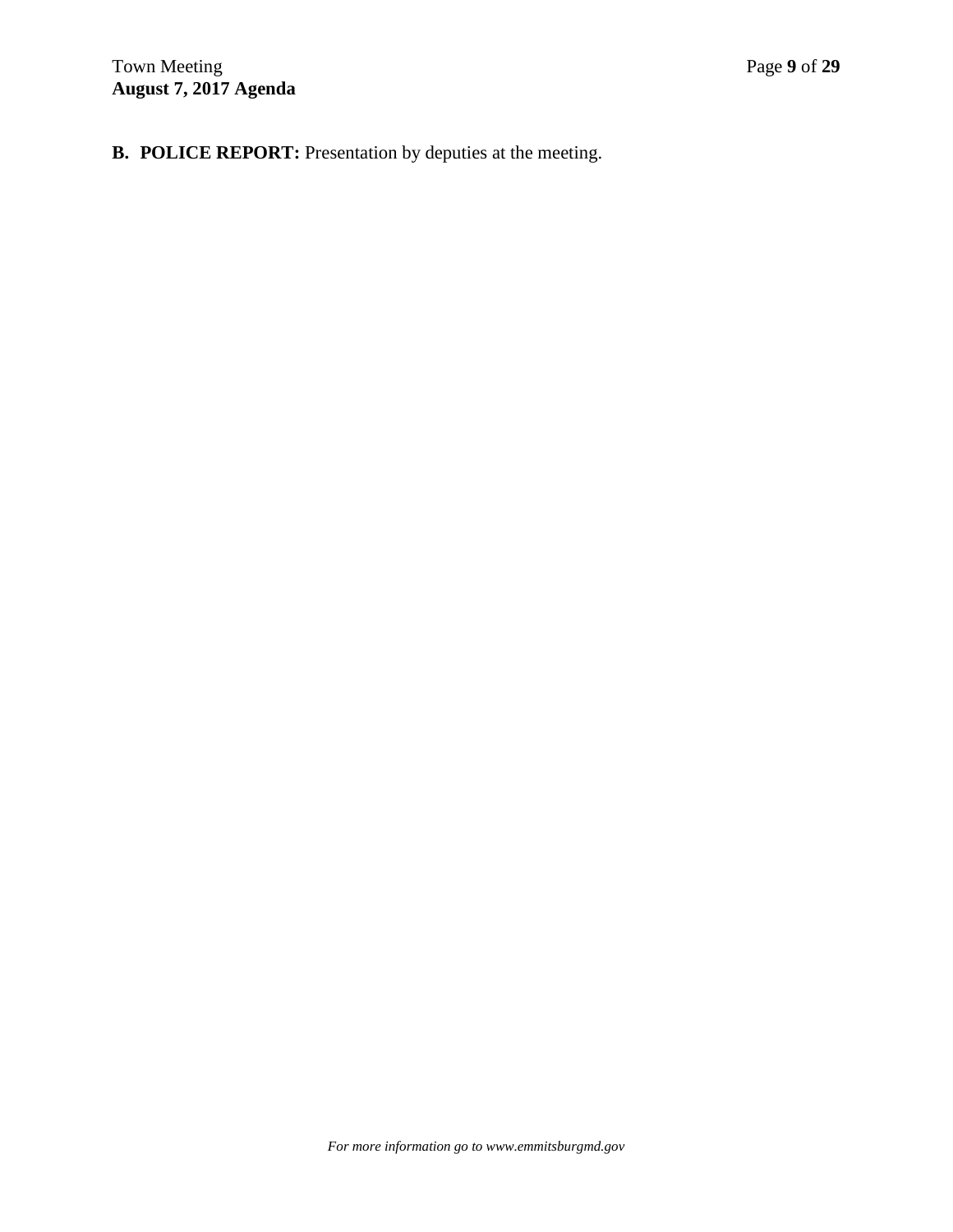## **C. TOWN MANAGER'S REPORT**

## **Town Manager's Report June 2017 Prepared by Cathy Willets**

## Streets:

- Staff took down  $\&$  repaired #65 street light on West Main Street  $\omega$  Warthen's Way.
- Staff rewired & put new street light pole  $(#33)$  & fixture up in front of 2 Reeney Cir.
- Staff put new stop sign & post back up on West Lincoln Ave. & Patterson Ave.
- Staff put new led light on flag pole at the Doughboy statue.
- Staff put flags on every other street light pole from Federal Ave to Jamison Ave.
- Staff put farmers market banners up on street light poles on the east & west side of square.

## Sidewalk and Bridge Project:

- Staff remarked utilities several times for sidewalk project.
- Staff remarked 10" water line several times for the bridge project.
- Staff reported a backhoe knocked manhole lid off to #50 sewer manhole & about 2' of dirt fell into manhole at the bridge project. Staff remained on site until contractor removed dirt and put new frame plus cover back on.
- Staff dug up, blew out, replaced top piece, & put risers on some valve boxes on Wagerman Lane @ West Main Street for.
- Staff Took new top piece to curb box at 800 West Main St. Contractor hit & busted top piece to curb box.
- Staff conducted curb box inspection and found curb box at 700 & 706 West Main St. had been hit & was full of crush run, blacktop, etc. Staff provided new top piece and contractor made repair. Staff put new curb box in at 706 west main street.
- Staff picked up damaged street light on West Main St. that contractor knocked off doing sidewalk project.
- Staff dug up & straighten curb box up at 524 West Main St. as part of sidewalk project.
- Contractor hit street light conduit & pulled wires out on West Main St @ Warthens Way. Staff contacted our contractor to make necessary repairs.
- Staff cleaned out curb box at 400 West Main St. as part of sidewalk project
- Staff conducted curb box inspection from 814 West Main St. to Warthens Way. Found several that needs raised
- Staff repaired water leak on service line to 400 West Main St.. Contractor hit the water service line while digging to install the new street light conduit.

### Parks:

- Staff mowed, trimmed, weed killed in parks.
- Staff blocked off Community Park for Emmitsburg Elementary play day.
- Contractor new commercial lever locks on men's  $\&$  women's restroom doors at the Memorial Park restroom building.
- Contractor removed trees, shrubs, seeding & mulching area between ball fields #1 & #3 in Community Park.
- Staff used cub cadet w/post hole digger to put new board fence up in Community Park.
- Contractor took down two trees and grinded stumps in Memorial park.
- Contractor worked on the dog park removing trees, stumps, etc.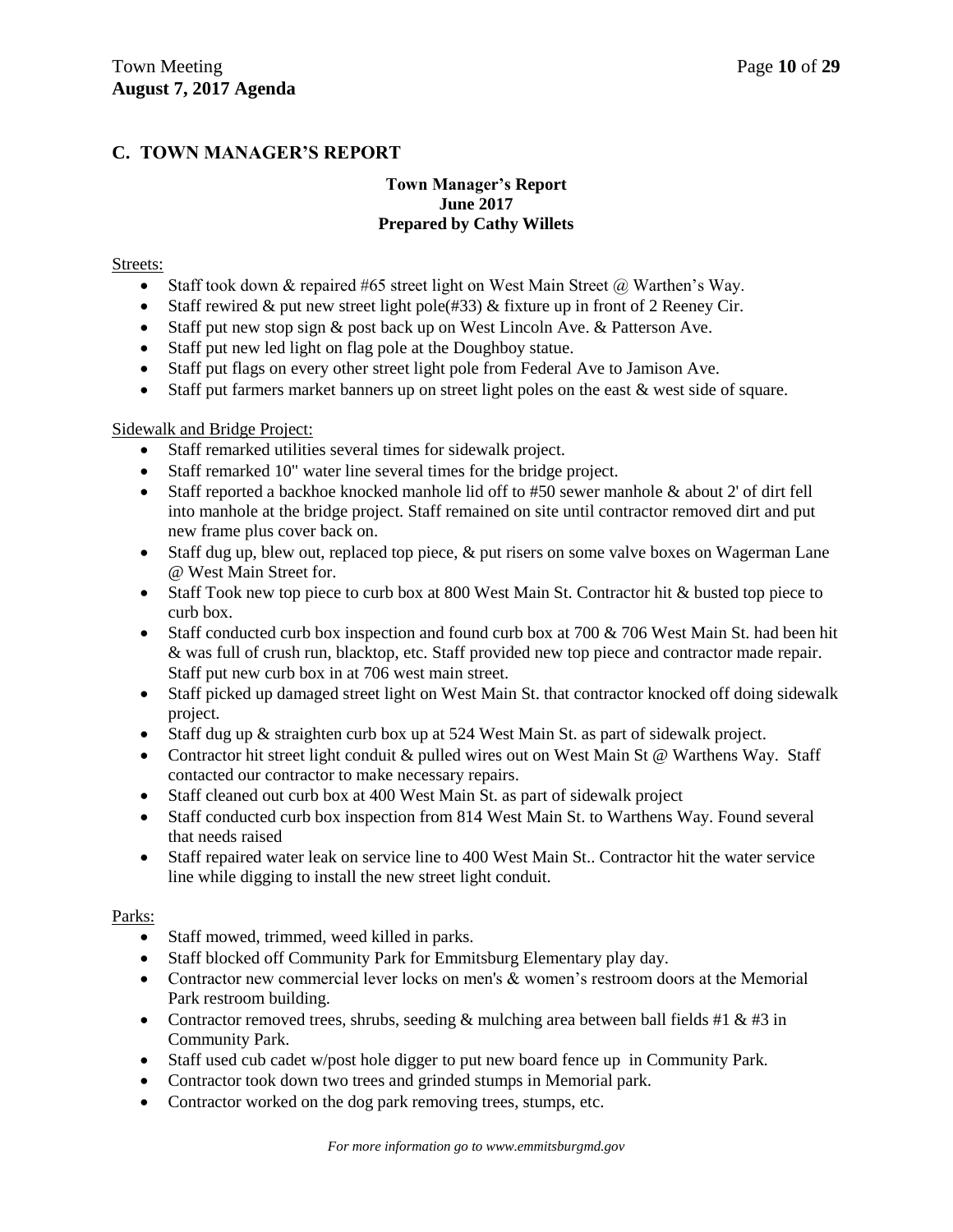### Water:

- Rainbow Lake is at the spillway level (normal is 16.6 feet).
- The roughing filters are being backwashed three times a day and the DE filters are being done once per week.
- $\bullet$  Our wells are now on average 6.25' below their May 2011 levels. (Staff recently shut down well #4 and started utilizing well #5. Well 5 has a lower alkalinity and PH making chemical usage more predictable).
- Water production and consumption. We produced an average of 305,345 GPD. We consumed an average of 292,894 GPD.
- Leak detection specialist working through Town (two noteworthy leaks on DePaul Street and South Seton Ave.)
- Matthew Desmond took the short course for water license and certification test.
- LG Sonic new satellite transmitter ordered and being tested prior to installation. Lake is definitely changing!

The difference is "Backwash Water" ... (8.20%).

We purchased 410,550 gallons of water from MSM this month.

- 41.2% of this water came from wells.
- 4.3% of this water came from Mt. St. Mary's.
- 54.5% of this water came from Rainbow Lake.

### Wastewater:

- We received about 2.2" of precipitation this month (the average is 5.62").
	- We have a precipitation **DEFICIT** of 2.52" over the last six months. The average precipitation for the period from January 1 through June 30 is 23.82". We have received 21.3" for that period.
- Wastewater Treatment:
	- We treated an average of 498,000 GPD (consumed 292,894 GPD) which means that 42.7% of the wastewater treated this month was "wild water".
	- We had no spills of untreated sewerage in the month of June.
	- We did not exceed the plant's design capacity anytime in the month of June
- DNR tagged the goose population at the WWTP.
- Dan Fissel took the short course for wastewater 5 license and certification test.

**Trash:** Trash pickup will remain Mondays for the remainder of the month of August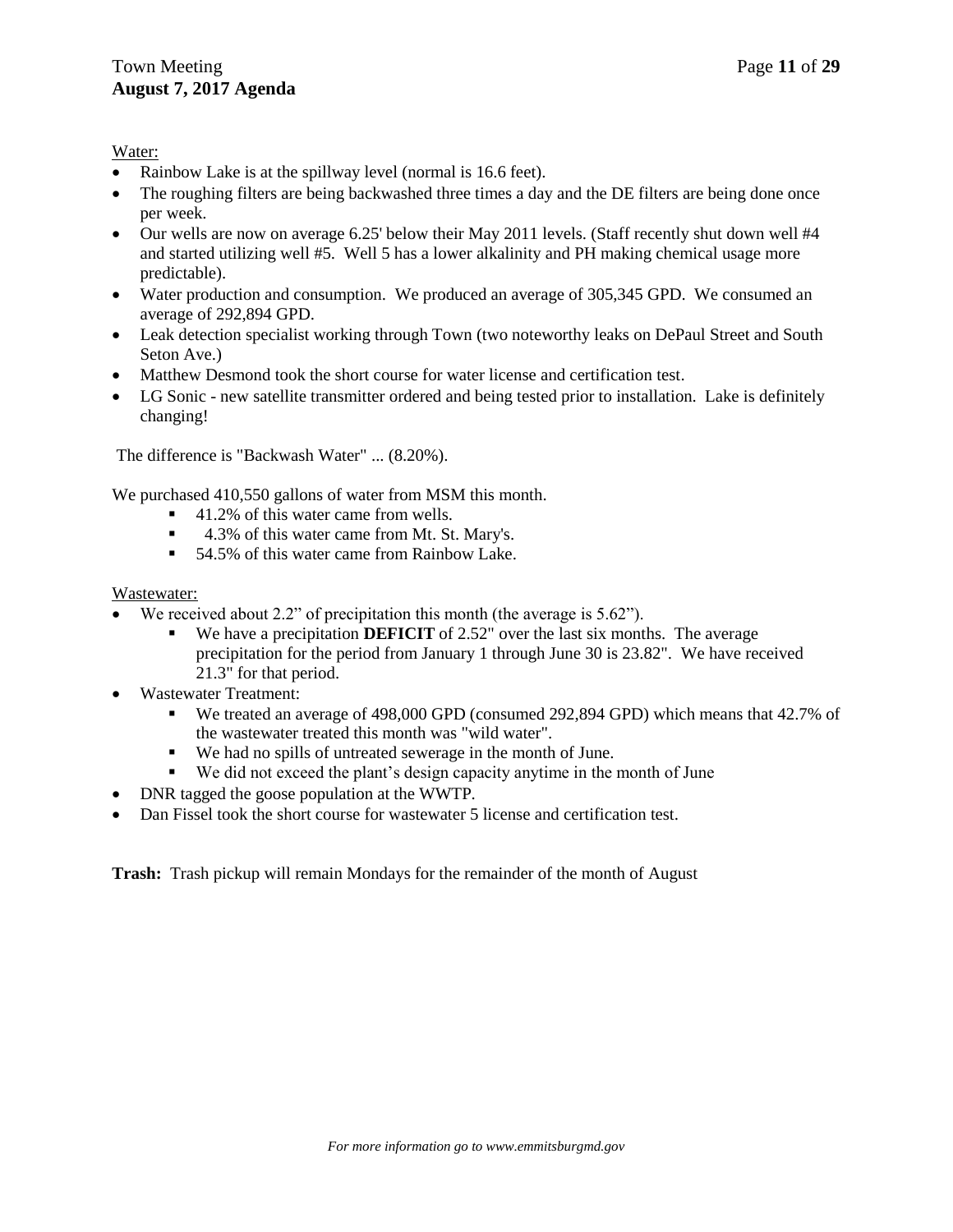## **Meetings Attended:**

- 06/02 Met with Mayor to review status of projects
- 06/05 Met with Mayor to review agenda
- 06/05 Attended Town Meeting
- 06/06 Met with Mayor
- 06/07 Conference call with Mayor and Planner with SHA about square and bridge projects
- 06/13 Met with Mayor
- 06/14 Attended meeting with Staff and County officials to review building contract and maintenance responsibilities
- 06/14 Met with staff, contractors and SHA about upcoming waterline work
- 06/15 Met with Mayor
- 06/15 Met with auditors during their preliminary work
- 06/16 Met with Planner and Clerk to go over dog park and sidewalk project
- 06/16 Met with Mayor
- 06/16 Met with Planner and SHA regarding sidewalk project
- 06/19 Met with Mayor
- 06/19 Met with staff, contractors and SHA regarding bridge, sidewalks, and waterline work at square.
- 06/20 Met with deputies regarding weekend work at square, road closures and detours.
- 06/21 Met with staff to review final engineering drawings for the pool project
- 06/22 Attended Bridge progress meeting
- 06/22 Met with Mayor
- 06/22 Met with Town Clerk to go over assignments
- 06/22 Met with Town Planner to go over sidewalk projects
- 06/23 Met with staff, contractor, and representative from County Health department at the pool to go over permit application.
- $\bullet$  06/25-06/28 Attended MML Summer conference.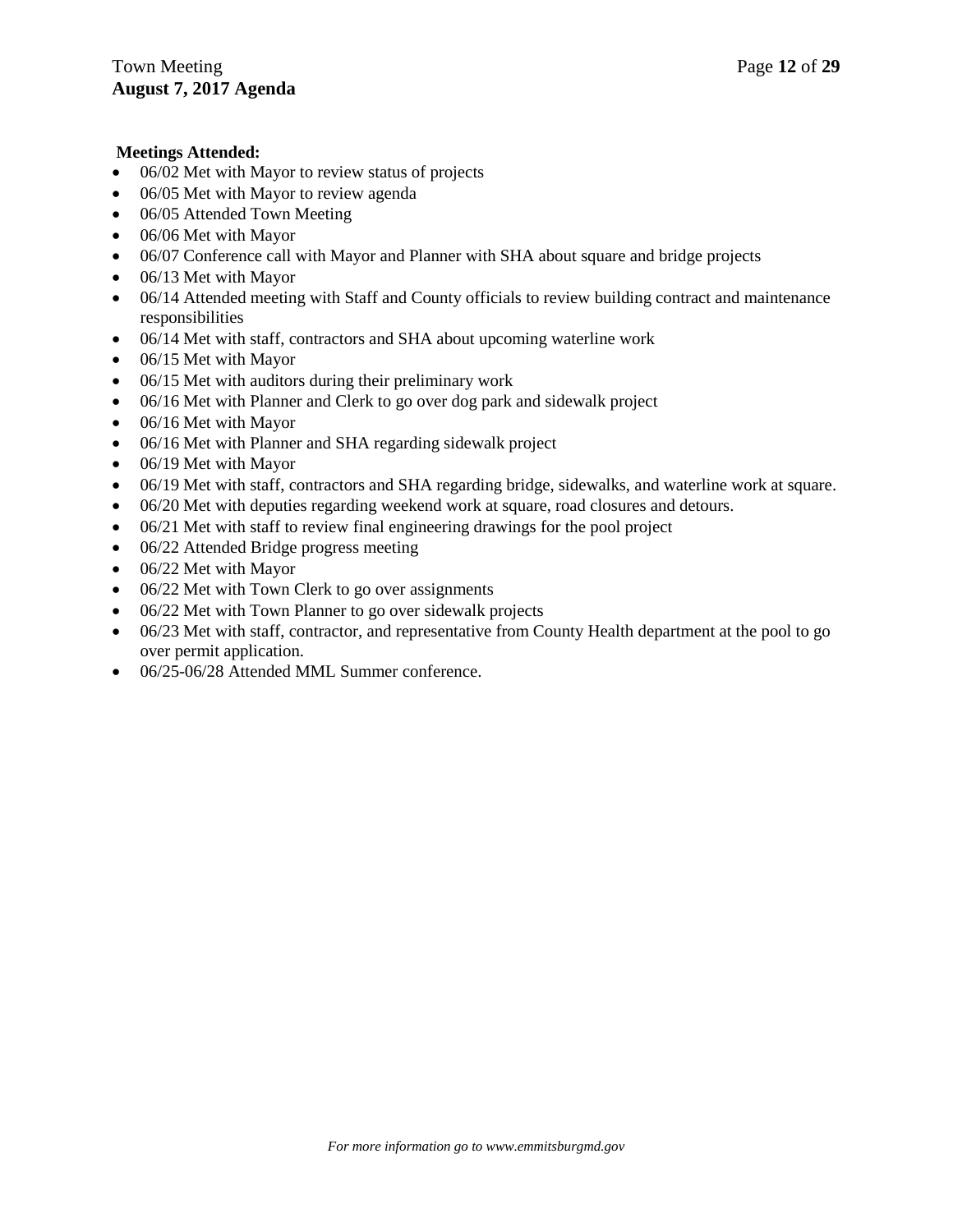## **PARKING ENFORCEMENT REPORT June 2017**

| \$1,264.63         |
|--------------------|
|                    |
|                    |
| \$385.00           |
|                    |
|                    |
| (Sidewalk project) |
| \$879.63           |
| 1                  |
|                    |
|                    |
|                    |
|                    |
|                    |
|                    |
|                    |
| 7                  |
| 78                 |
|                    |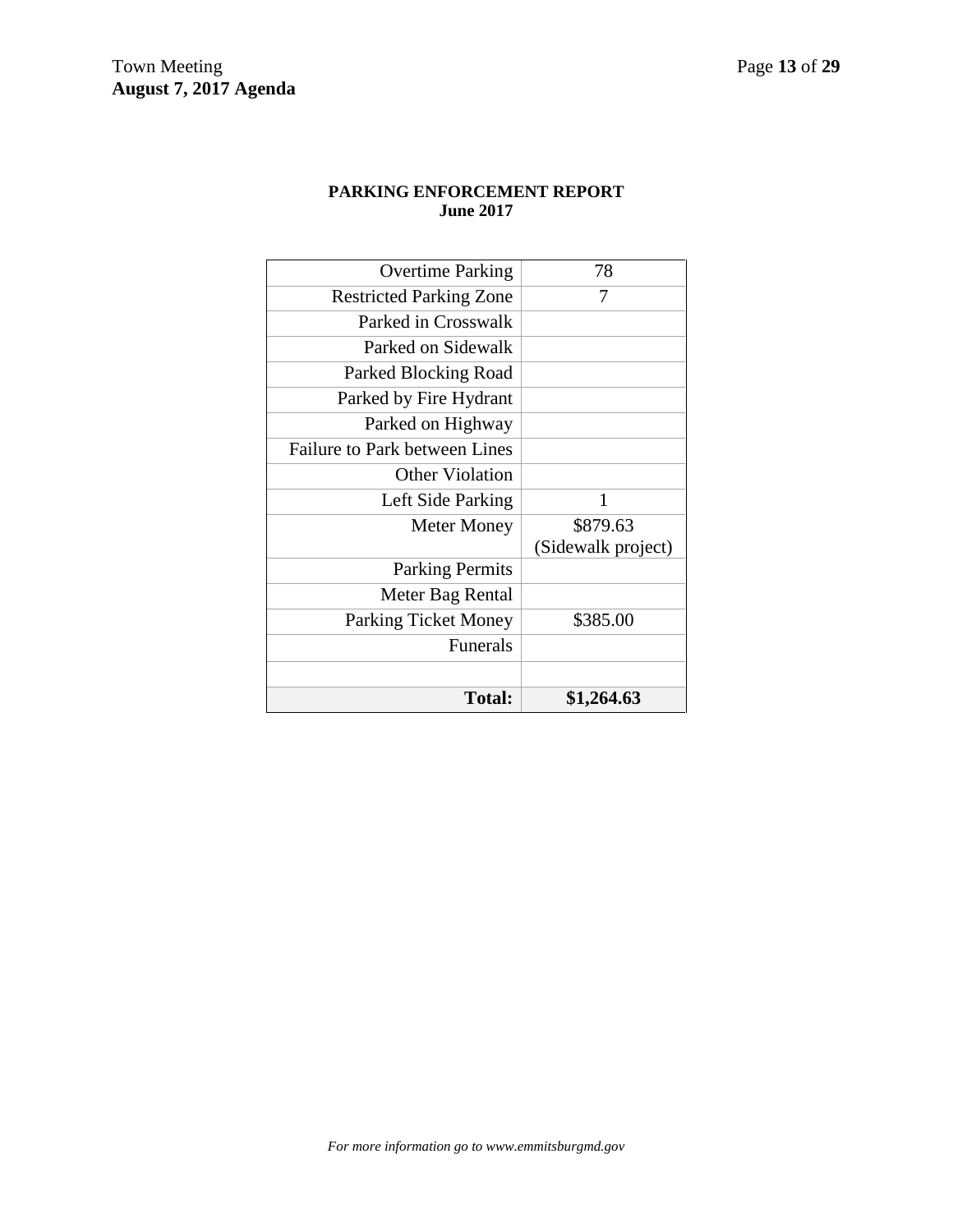## **D. TOWN PLANNER'S REPORT**

## **Town Planner's Report June 2017 Prepared by Susan H. Cipperly, AICP**

1. **Planning Commission**: Attended June 28 meeting. Presented info regarding potential text amendment to include "place of worship" uses in B-2 General Commercial zone, plus other potential changes to the zoning ordinance.

2. **Flat Run Bridge:** Coordinated with State Highway Administration (SHA) re meetings, questions. Met with contractors, town staff, SHA for progress meetings. Provided info for Ch. 99, website, etc. re traffic pattern changes.

3. **Sidewalk Project:** Met with town staff, SHA, and contractors in Emmitsburg as needed. Assisted with follow up for right-of-entry letters sent by SHA and town. Staff developed e-mail list of downtown property/business owners to use in disseminating information about parking, street closures, etc. Fielded questions/complaints from residents along the work route and forwarded them to SHA project manager. Took photographs for website and posterity.

4. **Frederick Co.:** Attended Frederick County Planners' meeting in Myersville on 6/8/2017.

5. **Community Legacy:** Submitted MHT review request for 1 W. Main for painting of building. Conferred with potential applicants re projects. Submitted FY2016 quarterly report to DHCD.

6. **Sustainable Communities Program:** Worked on renewal application, which includes forms, GIS data, financial info, and before/after of projects accomplished during the past five years. [Submitted July 19/2017]

7. Worked with Amy Naill on reminders for submittal of Grease Interceptor reports due July 10. [16 of 24 received as of July 20]

8. Enforcement -- letters regarding several and various activity without permits. Notification and interaction with Frederick County permit office on several issues.

9. Permits: Two requests for chicken coop permits. One completed and occupied. Other permits for fences, sheds, interior renovations.

10. Emmit Gardens playground research with MDE for floodplain permit. Also discussed procedures with Frederick County.

11. Prepared summary of grant programs and funds for Cole Tabler, per request.

12. Provided plat for town-owned areas on Potomac and Chesapeake to SHA District 7 in reference to potential TAC signage locations. (Destinations such as antique stores.)

13. Met with Becky Wilson from Forestry, DNR and Maddy Shaw regarding Tree City USA and other treerelated topics.

14. Provided input for grant applications submitted by Town Clerk.

15. Coordinated with DOC, engineering and architecture firms regarding Seton Center plans and approvals.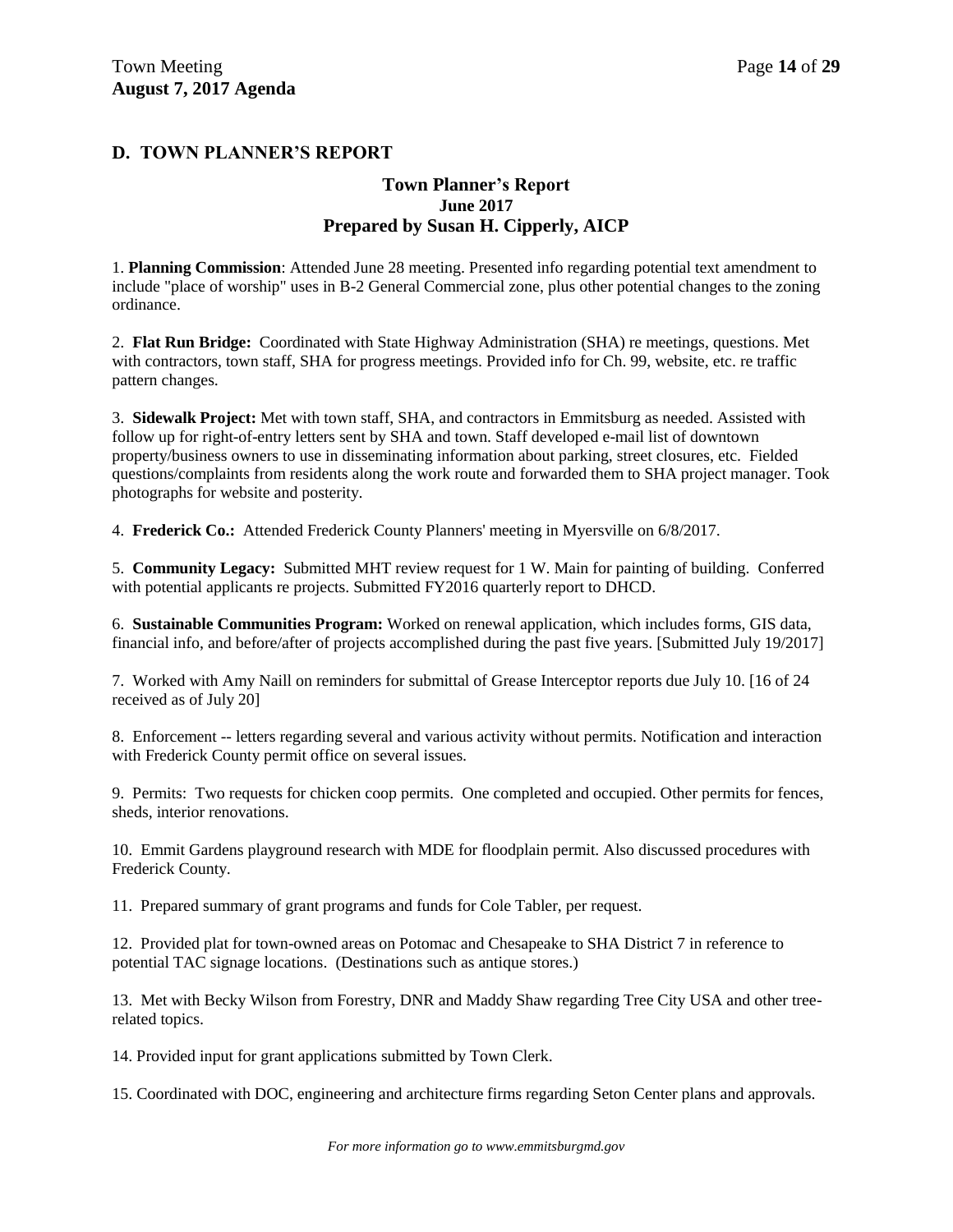## **E. COMMISSIONER COMMENTS**

# **F. MAYOR COMMENTS**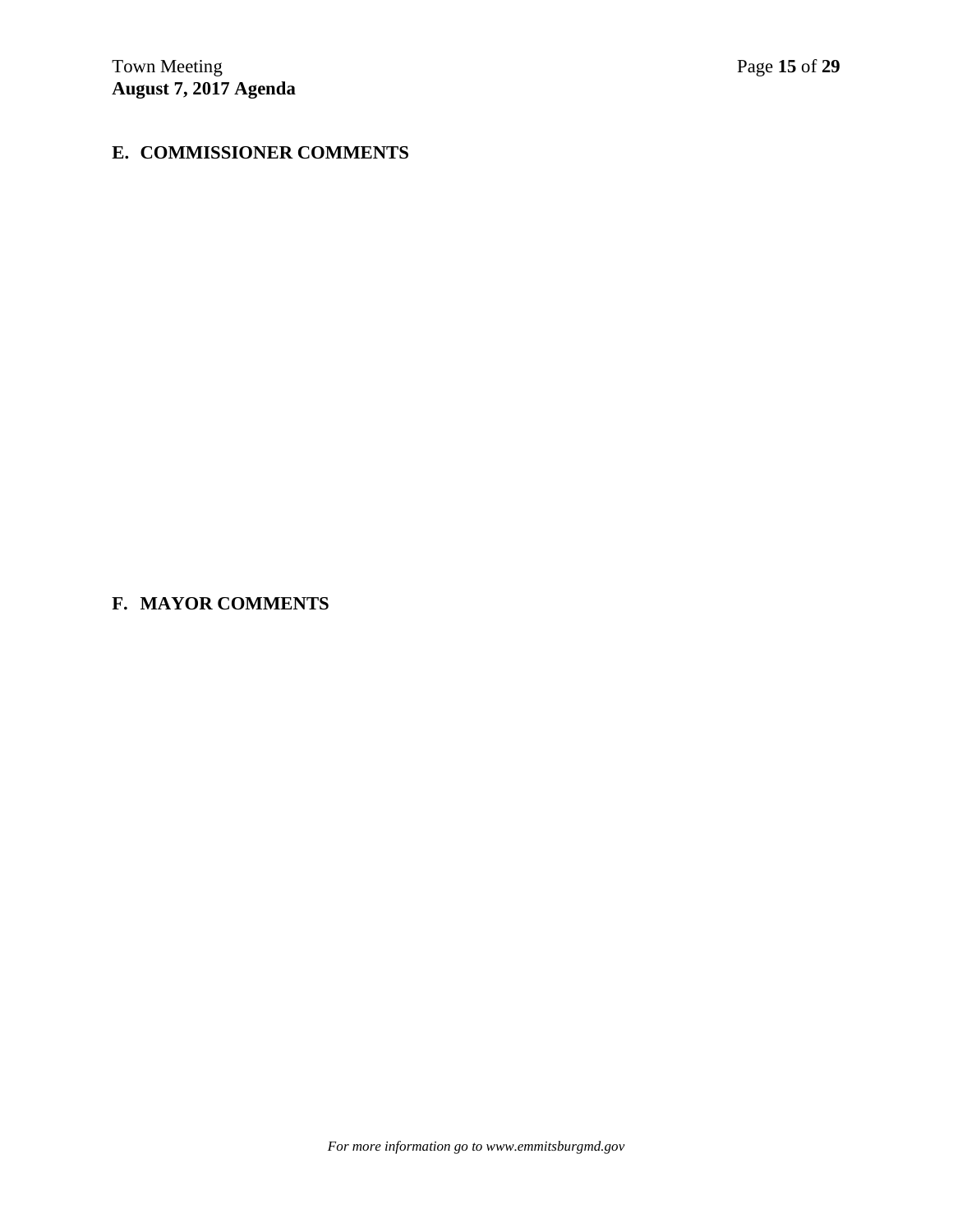## **G. PUBLIC COMMENTS**

## **H. ADMINISTRATIVE BUSINESS**

**I. Guest Speaker: Maryland State Delegate Kathy Afzali.**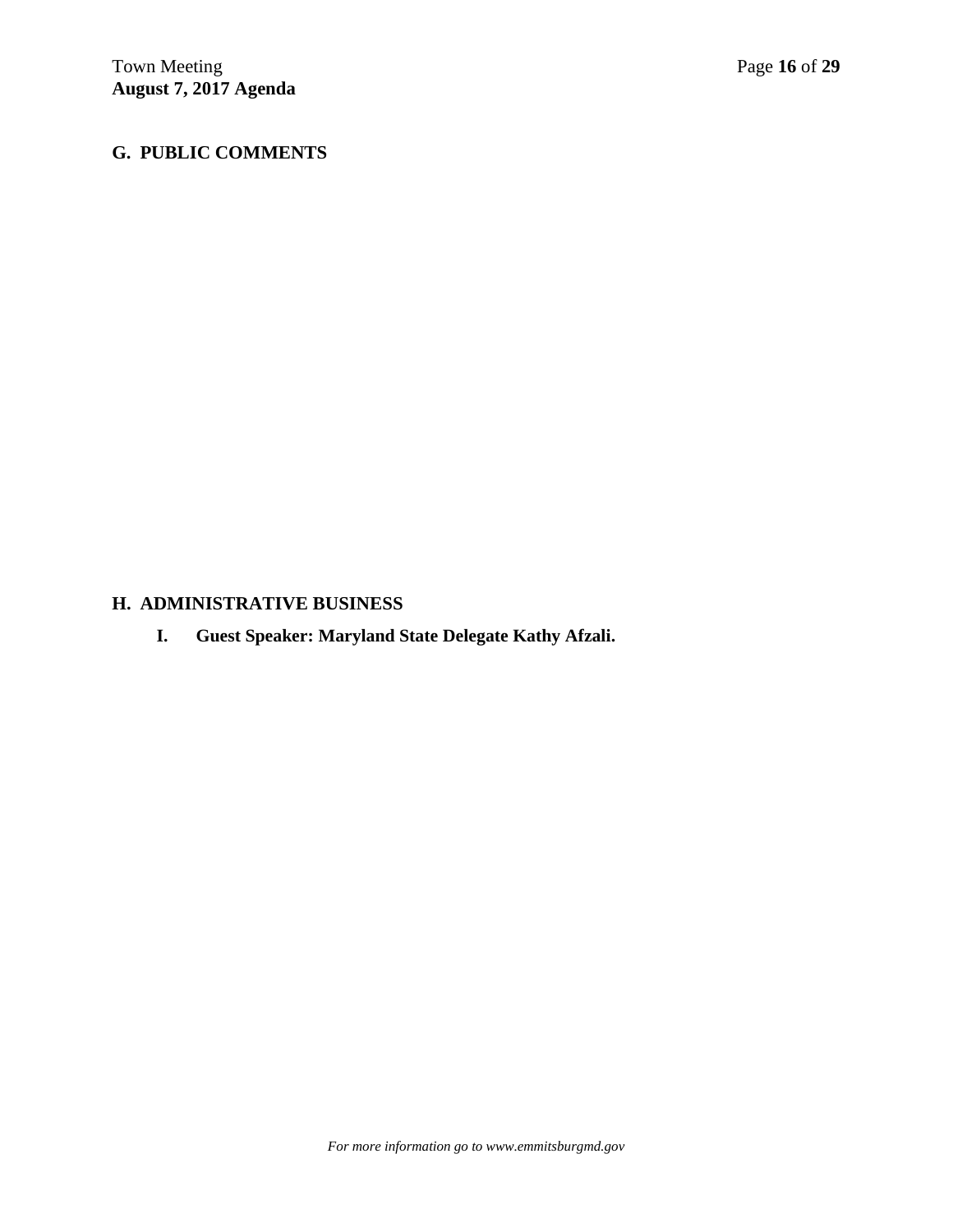## **I. CONSENT AGENDA**

## **I. Planning Commission (5-year term)**

- i. Reappointment of Patrick Boyle to the Planning Commission *Term*: 07/02/2017 – 07/02/2022
- ii. Reappointment of John Howard to the Planning Commission *Term*: 08/05/2017 – 08/05/2022

## **J. TREASURER REPORT**

## **Town of Emmitsburg CASH ACTIVITY REPORT**

# *NOTE*: Due to software malfunction, the report will be presented at the meeting.

| <b>Amount</b> | <b>Vendor Name</b> | <b>Description</b> | <b>Check Date</b> | <b>Check Number</b> |
|---------------|--------------------|--------------------|-------------------|---------------------|
|               |                    |                    |                   |                     |
|               |                    |                    |                   |                     |
|               |                    |                    |                   |                     |
|               |                    |                    |                   |                     |
|               |                    |                    |                   |                     |
|               |                    |                    |                   |                     |
|               |                    |                    |                   |                     |
|               |                    |                    |                   |                     |
|               |                    |                    |                   |                     |
|               |                    |                    |                   |                     |
|               |                    |                    |                   |                     |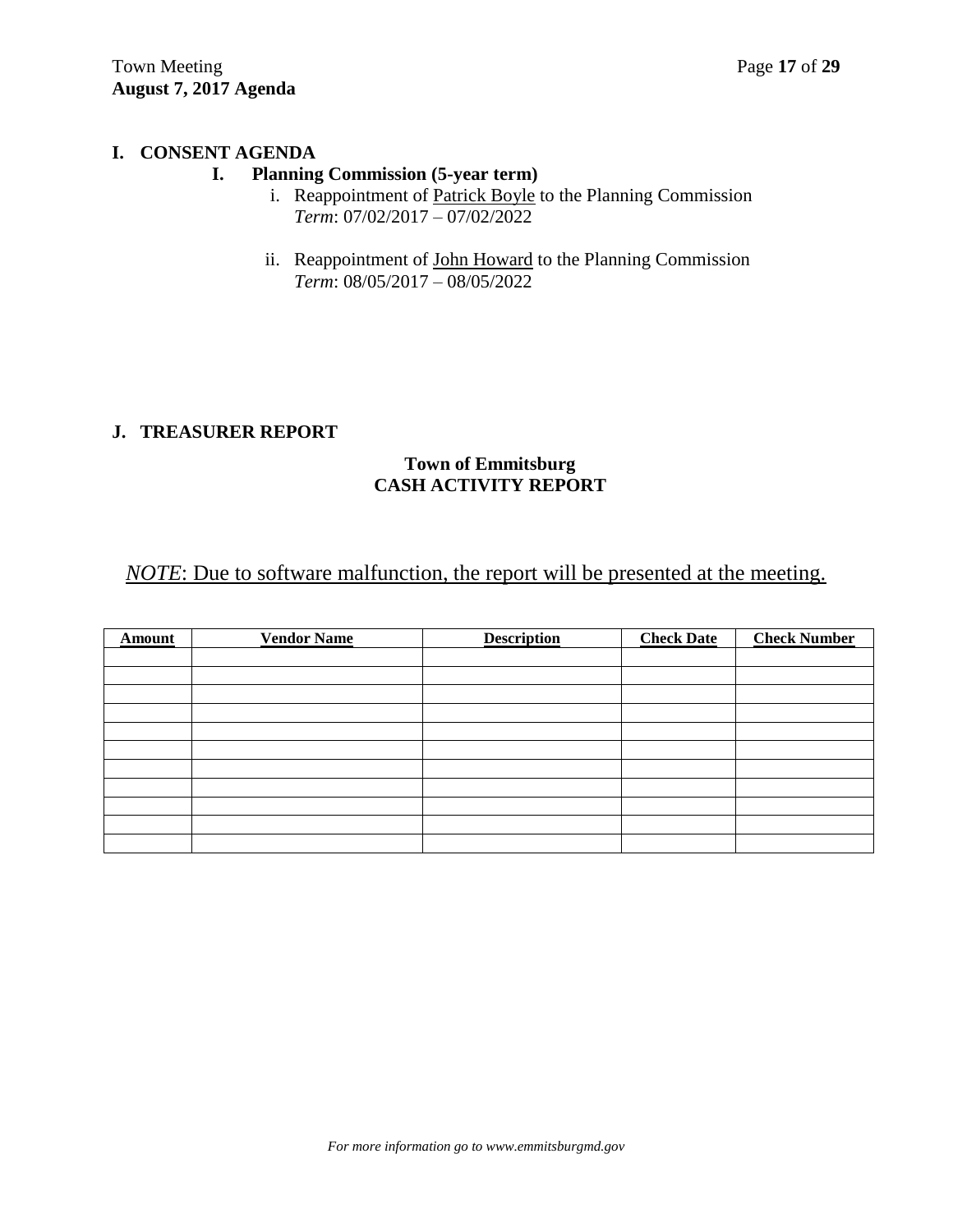# **K. PLANNING COMMISSION REPORT:** Presentation at the meeting.

## **L. AGENDA ITEMS:**

**I. National League of Cities (NLC) Service Line Warranty for Consideration:** Presentation at meeting by Ashley Shiwarski, Utility Service Partners.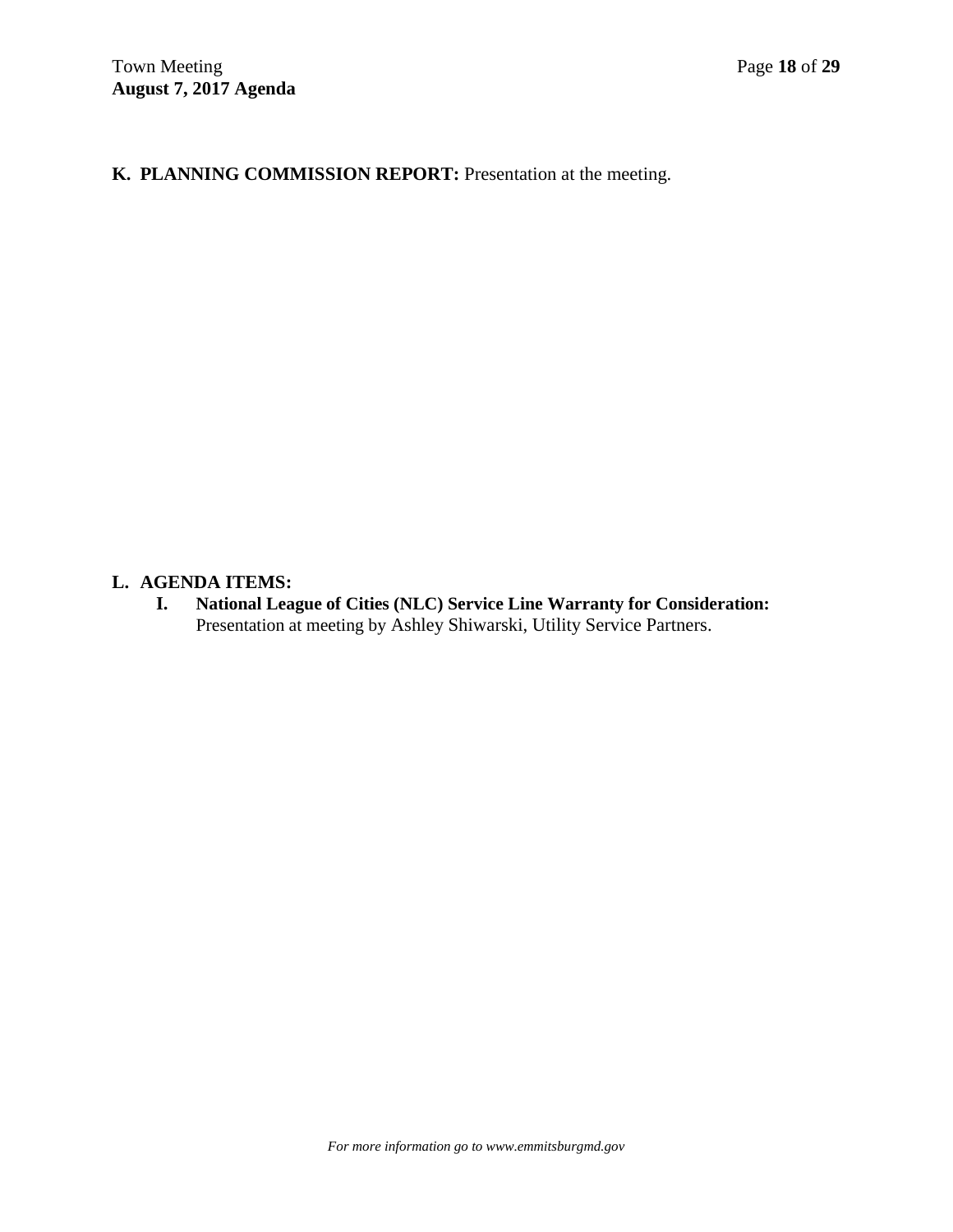## **AGENDA ITEMS CONTINUED:**

## **II. Appointment of Election Judges**

- i. Sharon Hane
- ii. Charlotte Mazaleski
- iii. Barbara Weedon
- iv. 1 More Needed (Alternate Judge)

## **AGENDA ITEMS CONTINUED:**

**III. Ordinances to Amend Title 13 Public Services for Discussion:** Presentation at meeting by Town staff.

Ordinance and Policies for Review:

- i. **17-05**: Responsibility for Installation, Cost and Maintenance of Water Meters.
- ii. **17-06**: Sewer Rates
- iii. **17-07**: Water Rates and Collection of Charges
- iv. **P17-03**: Water and Sewer Main and System Maintenance Policy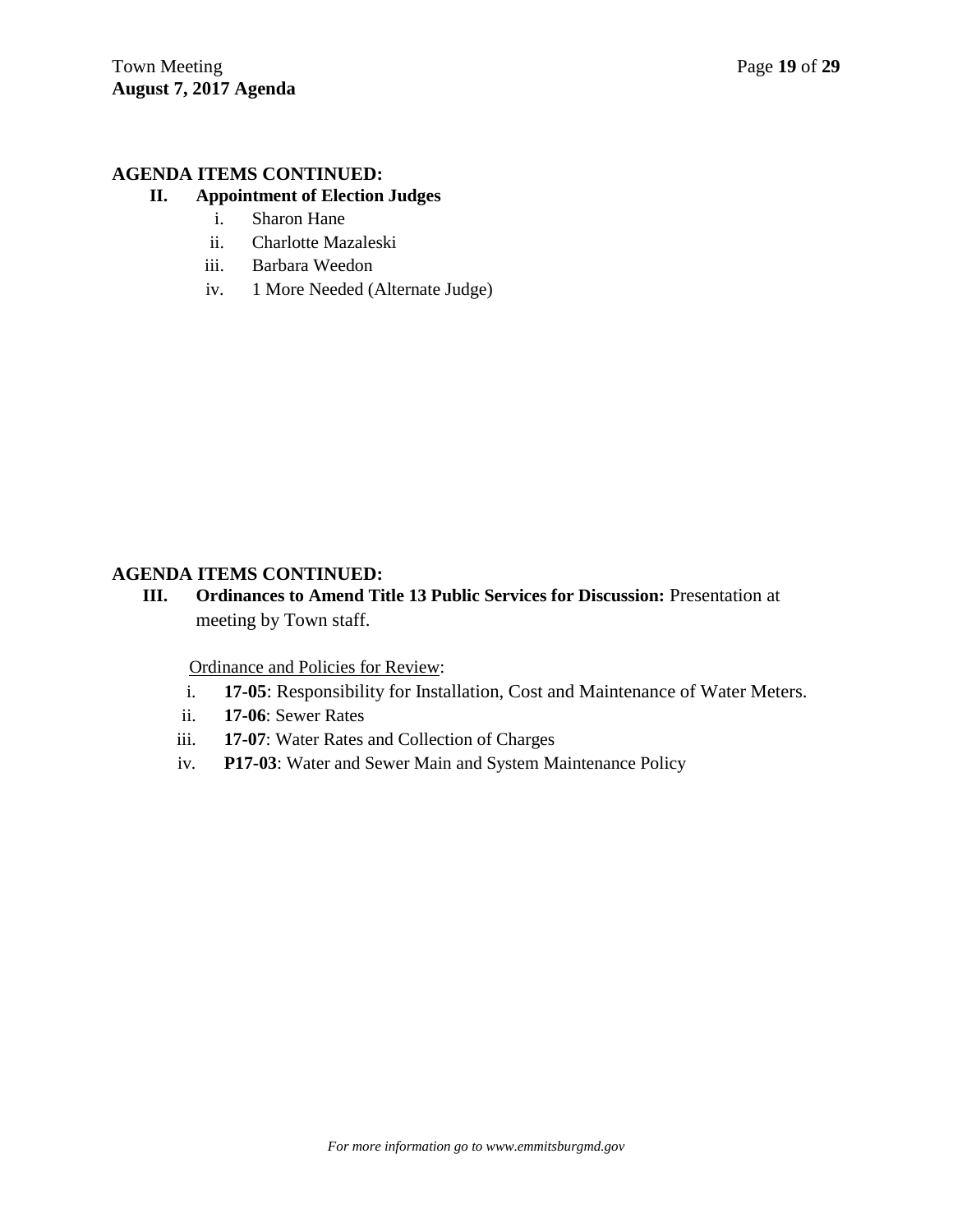ORDINANCE SERIES: 2017 ORD. NO. 17-05

#### AN ORDINANCE TO AMEND TITLE 13 OF THE CODE OF EMMITSBURG ENTITLED PUBLIC SERVICES \*\*\*\*\*\*\*\*\*\*\*\*\*\*\*\*\*\*\*\*\*\*\*\*\*\*\*\*\*\*\*\*\*\*\*\*\*\*\*\*\*\*\*\*\*\*\*\*\*\*\*\*\*\*\*\*\*\*\*\*\*\*\*\*\*\*\*\*\*\*\*\*\*\*\*\*\*\*\*\*\*\*\*\*\*\*\*\*\*\*\*\*\*

**BE IT RESOLVED, ENACTED AND ORDAINED** by the Mayor and Board of Commissioners of the Town of Emmitsburg, Maryland, pursuant to the authority granted to them by the laws of Maryland and the Charter of the Town of Emmitsburg, that Title 13, Section 13.04.060 of the Emmitsburg Municipal Code, be amended as follows:

The amended section of this regulation reads as follows with new wording indicated in **BOLD, CAPITAL** letters and deleted words in strike out.

Chapter 13.04 Water System

**13.04.060 Responsibility for Installation, Cost and Maintenance of Water Meters.**

- A. Installation of the Initial Water Meter. All sizes of water meters shall be specified by the town and provided by owner and installed at the owner's expense. Following inspection and approval by the town, the property owner will ensure that the meter remains in proper working order.
- B. All meters two inches or larger shall be compound or fire service.
- C. Replacement of Water Meters. All replacement meters shall be provided by and installed at the town's expense, at the town's discretion or when said meter fails. After installation of the aforementioned meter, the property owner will ensure that the meter remains in proper working order. **THE PROPERTY OWNER SHALL TAKE ALL NECESSARY STEPS TO ENSURE METERS DO NOT FREEZE. IF THE METER FAILS DUE TO NEGLECT OR OTEHR NEGLIGENT OR INTENTIONAL FAULT ON THE PART OF THE PROPERTY OWNER OR OCCUPANT OR THEIR GUESTS OR INVITEES, THE METER SHALL BE INSTALLED BY THE TOWN AT THE OWNER'S EXPENSE.**
- D. Violation of this section.
	- 1. It is the responsibility of the property owner to notify the town of a defective meter and schedule an inspection with the town within ten calendar days.
	- 2. Upon neglect or refusal to do so, it shall be the duty of the maintenance superintendent to shut off the water from such premises and any person who shall turn on such water before the necessary repairs have been made shall be deemed guilty of a misdemeanor and shall be subject to the standard disconnect and reconnect charges.
- E. Access of Meters. All meters of any size shall be accessible to the town's agents at all times. The denial of such access shall result in immediate disconnection of the water service without notice and will be subject to the standard disconnect and reconnect charges.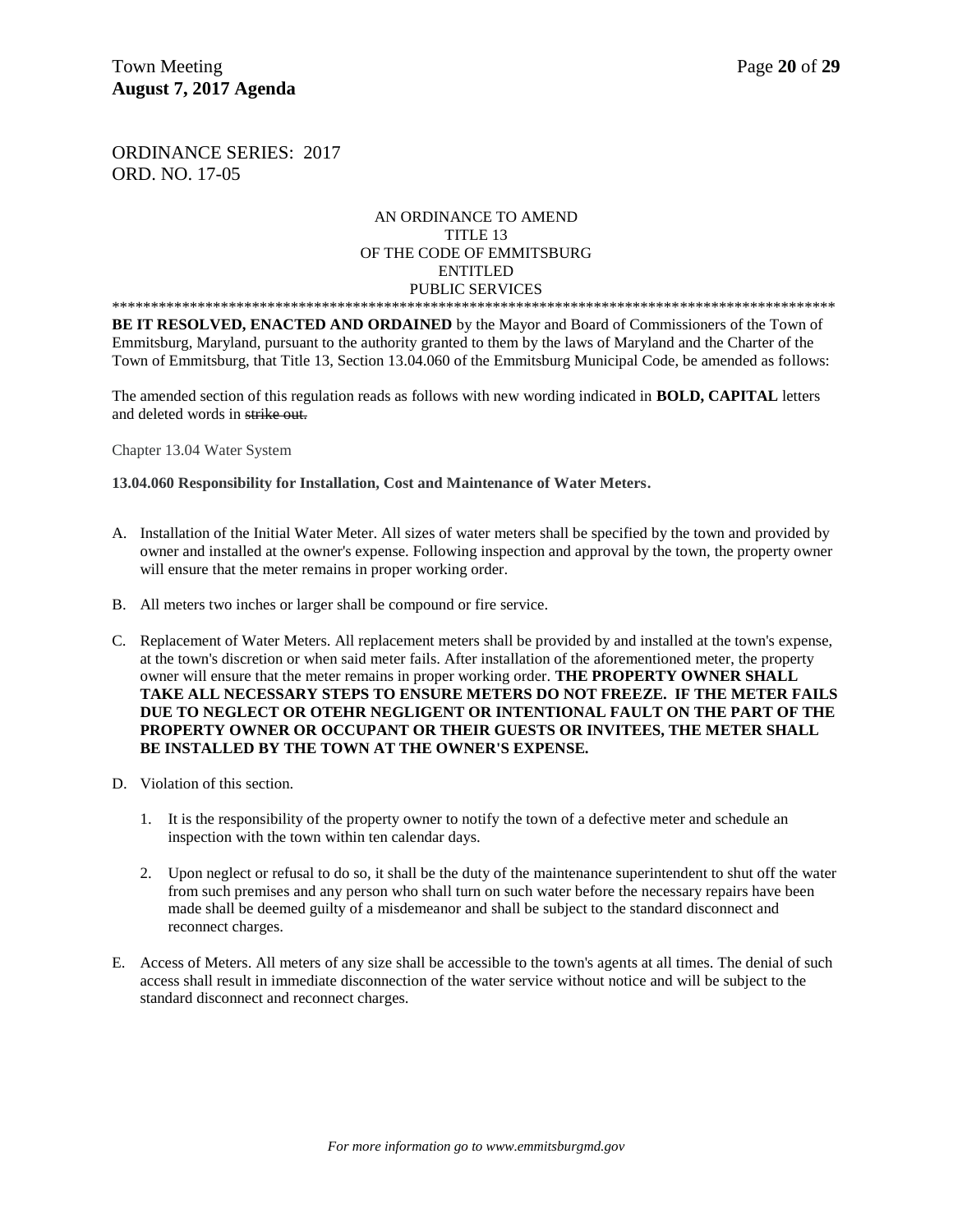**BE IT FURTHER RESOLVED, ENACTED AND ORDAINED** that this Ordinance shall take effect on the date on which the Mayor approves the Ordinance after passing by the Board of Commissioners or on the date on which the Board of Commissioners pass the Ordinance over the veto of the Mayor.

**PASSED** this \_\_\_ day of \_\_\_\_\_\_\_, 2017 by a vote of \_\_\_\_\_\_\_for, \_\_\_\_\_\_\_against, \_\_\_\_\_\_\_ absent, and \_\_\_\_\_\_ abstain. ATTEST: EMMITSBURG BOARD OF COMMISSIONERS: \_\_\_\_\_\_\_\_\_\_\_\_\_\_\_\_\_\_\_\_\_\_\_\_\_\_\_ \_\_\_\_\_\_\_\_\_\_\_\_\_\_\_\_\_\_\_\_\_\_\_\_\_\_\_\_\_\_\_\_\_\_\_ Madeline Shaw, Town Clerk Timothy O'Donnell, President **MAYOR** \_\_\_\_\_\_\_APPROVED \_\_\_\_\_\_\_VETOED this \_\_\_\_\_\_\_\_\_ day of \_\_\_\_\_\_\_\_\_\_\_\_\_\_\_\_\_\_\_\_\_\_\_\_\_\_, 2017. \_\_\_\_\_\_\_\_\_\_\_\_\_\_\_\_\_\_\_\_\_\_\_\_ Donald N. Briggs, Mayor I hereby certify that the foregoing Ordinance has been posted as required by Chapter 2.04 of the Emmitsburg

\_\_\_\_\_\_\_\_\_\_\_\_\_\_\_\_\_ \_\_\_\_\_\_\_\_\_\_\_\_\_\_\_\_\_\_\_\_\_\_\_\_\_\_\_\_\_\_\_\_

Municipal Code.

Date Madeline Shaw, Town Clerk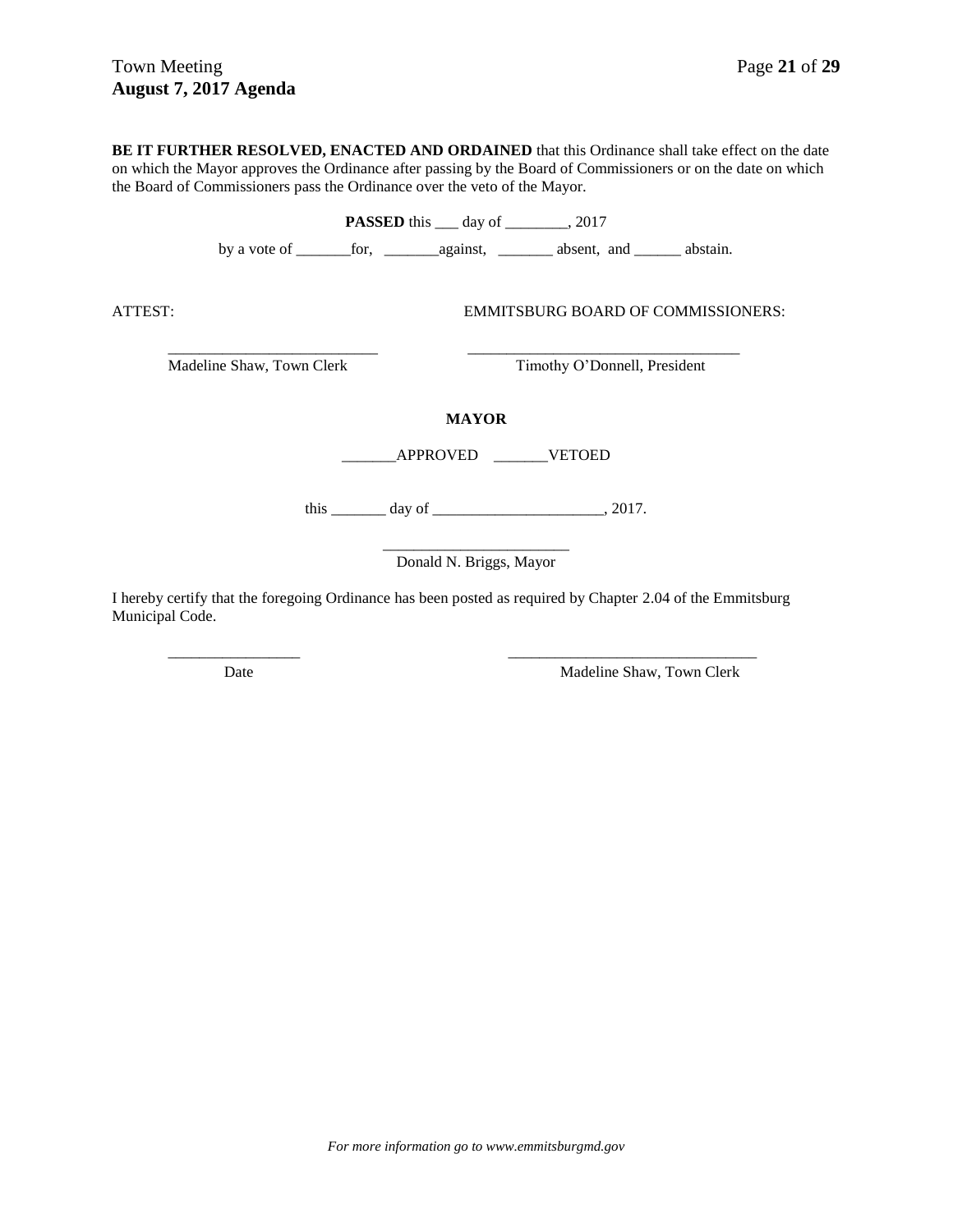Town Meeting **Page 22** of 29 **August 7, 2017 Agenda** 

ORDINANCE SERIES: 2017 ORD. NO. 17-06

### AN ORDINANCE TO AMEND TITLE 13 OF THE CODE OF EMMITSBURG ENTITLED PUBLIC SERVICES

\*\*\*\*\*\*\*\*\*\*\*\*\*\*\*\*\*\*\*\*\*\*\*\*\*\*\*\*\*\*\*\*\*\*\*\*\*\*\*\*\*\*\*\*\*\*\*\*\*\*\*\*\*\*\*\*\*\*\*\*\*\*\*\*\*\*\*\*\*\*\*\*\*\*\*\*\*\*\*\*\*\*\*\*\*\*\*\*\*\*\*\*\*

**BE IT RESOLVED, ENACTED AND ORDAINED** by the Mayor and Board of Commissioners of the Town of Emmitsburg, Maryland, pursuant to the authority granted to them by the laws of Maryland and the Charter of the Town of Emmitsburg, that Title 13, Section 13.08.110 of the Emmitsburg Municipal Code, be amended as follows. New language is indicated by being in **BOLD, CAPITAL LETTERS,** and deleted language is designated by being in [brackets and strike out].

Chapter 13.08 Sewer System

13.08.110 Sewer Rates.

- A. *{Unchanged}*
- B. *{Unchanged}*
- C**.** Collection of Charges.
- [1] **ALL** sewer charges are payable by **SHALL BE CHARGED TO AND COLLECTED FROM** the owner of the property served. **CHARGES ARE PAYABLE** in full upon mailing **RECEIPT** of the quarterly bill. These bills are mailed by the first of January, April, July and October. **THE BILLS ARE DUE ON THE 5TH OF THE FOLLOWING MONTH, RESPECTIVELY, FEBRUARY, MAY, AUGUST AND NOVEMBER. IF THE 5TH FALLS ON A HOLIDAY OR WEEKEND, THE BILLS ARE DUE ON THE NEXT BUSINESS DAY.** If any bill remains unpaid after  $\frac{1}{2}$  **FORTY-FIVE** (45) days from the date the bill is sent, the town  $\overline{\text{eleerk}}$  shall give the owner of the property served written notice of such delinquency [by mail.] **AND THAT THE TOWN MAY DISCONTINUE WATER SERVICE TO THE PROPERTY AT ANY TIME THEREAFTER. THE NOTICE SHALL BE MAILED TO THE LAST KNOWN ADDRESS OF THE PROPERTY OWNER OR POSTED ON THE PROPERTY SERVED**. The same collection and service disconnection procedures established for water charges will apply. **IF WATER SERVICE HAS BEEN DISCONNECTED FOR FAILURE TO PAY THE SEWER CHARGES, THEN PRIOR TO RECONNECTING THE WATER SERVICE, THE ENTIRE SEWER BILL DUE AND OWING AND A RECONNECTION CHARGE OF ONE HUNDRED DOLLARS (\$100.00) MUST BE PAID IN FULL. A SEWER BILL REMAINING UNPAID AFTER 60 DAYS FROM THE DATE THE BILL WAS ORIGINALLY MAILED MAY BE COLLECTED FROM THE OWNER OF THE PROPERTY IN THE SAME MANNER AND AT THE SAME INTEREST RATE**  AS TAXES ARE COLLECTED IN FREDERICK COUNTY, AND,  $\ddot{H}$  The sewer and service charges shall then be a first lien on the property served. **NOTHING CONTAINED IN THIS SECTION SHALL PRECLUDE THE TOWN FROM THE USE OF ANY OTHER PROCEDURE AVAILABLE TO COLLECT UNPAID SEWER CHARGES.**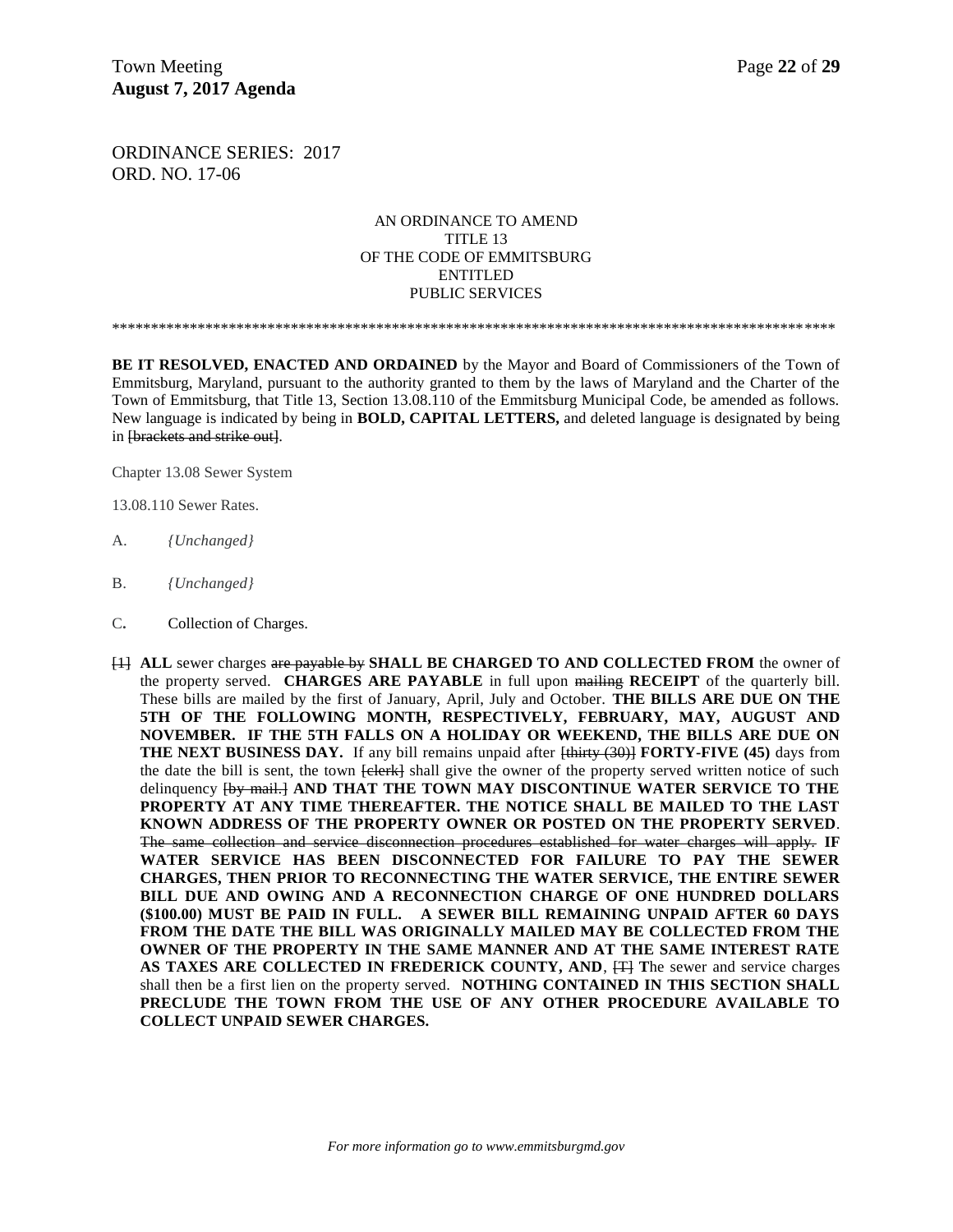**BE IT FURTHER RESOLVED, ENACTED AND ORDAINED** that this Ordinance shall take effect on the date on which the Mayor approves the Ordinance after passing by the Board of Commissioners or on the date on which the Board of Commissioners pass the Ordinance over the veto of the Mayor.

**PASSED** this \_\_ day of \_\_\_\_\_, 2017 by a vote of \_\_\_\_\_\_\_for, \_\_\_\_\_\_\_against, \_\_\_\_\_\_\_ absent, and \_\_\_\_\_\_ abstain. **ATTEST: EMMITSBURG BOARD OF COMMISSIONERS:** \_\_\_\_\_\_\_\_\_\_\_\_\_\_\_\_\_\_\_\_\_\_\_\_\_\_\_ \_\_\_\_\_\_\_\_\_\_\_\_\_\_\_\_\_\_\_\_\_\_\_\_\_\_\_\_\_\_\_\_\_\_\_ Madeline Shaw, Town Clerk Timothy O'Donnell, President **MAYOR** \_\_\_\_\_\_\_APPROVED \_\_\_\_\_\_\_VETOED this \_\_\_\_\_\_\_\_\_ day of \_\_\_\_\_\_\_\_\_\_\_\_\_\_\_\_\_\_\_\_\_\_\_, 2017. \_\_\_\_\_\_\_\_\_\_\_\_\_\_\_\_\_\_\_\_\_\_\_\_ Donald N. Briggs, Mayor

I hereby certify that the foregoing Ordinance has been posted as required by Chapter 2.04 of the Emmitsburg Municipal Code.

\_\_\_\_\_\_\_\_\_\_\_\_\_\_\_\_\_\_\_\_\_\_\_\_ \_\_\_\_\_\_\_\_\_\_\_\_\_\_\_\_\_\_\_\_\_\_\_\_\_\_\_\_\_\_\_\_\_\_\_\_\_\_\_\_\_

Date Madeline Shaw, Town Clerk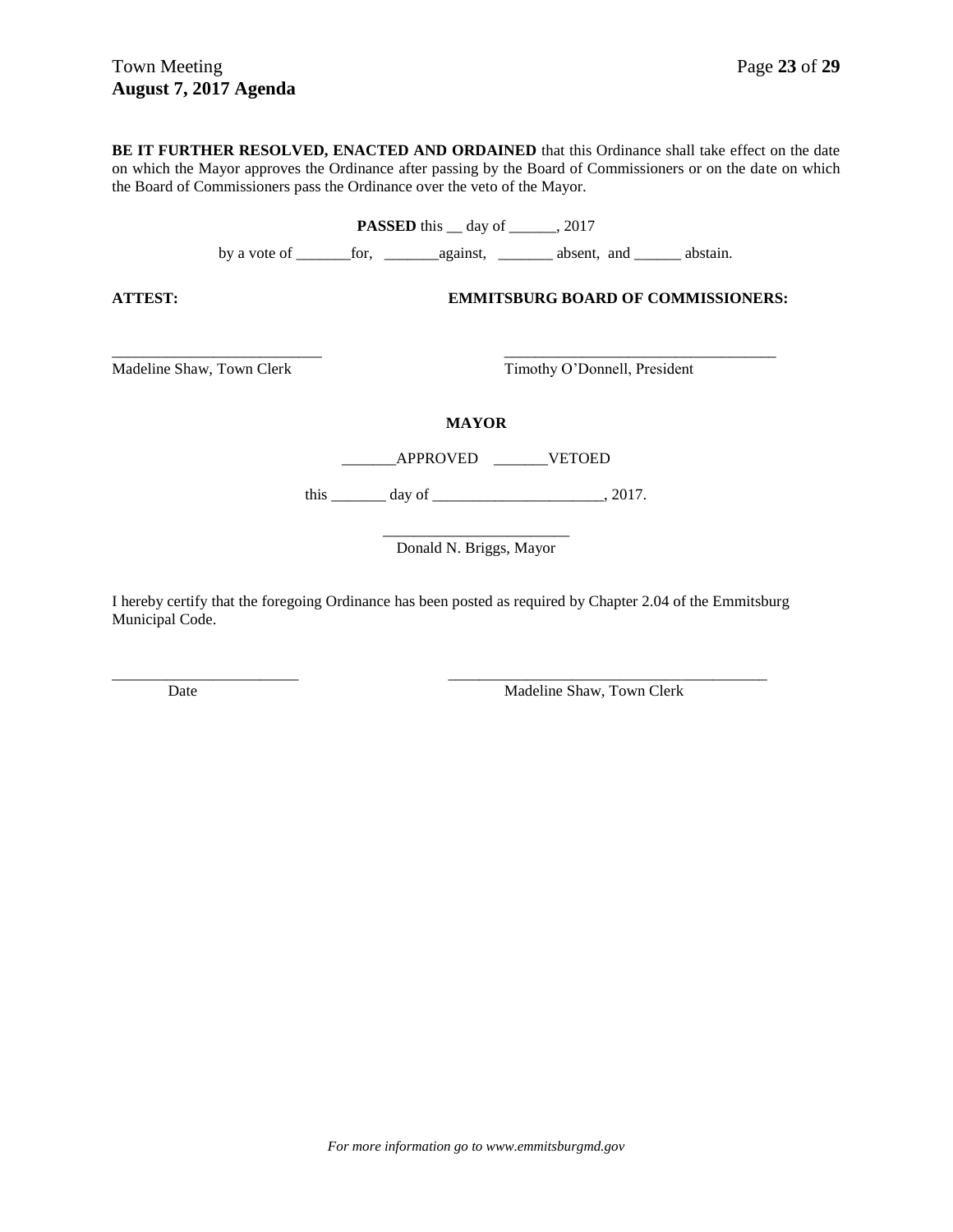ORDINANCE SERIES: 2017 ORD. NO. 17-07

### AN ORDINANCE TO AMEND TITLE 13 OF THE CODE OF EMMITSBURG ENTITLED PUBLIC SERVICES

\*\*\*\*\*\*\*\*\*\*\*\*\*\*\*\*\*\*\*\*\*\*\*\*\*\*\*\*\*\*\*\*\*\*\*\*\*\*\*\*\*\*\*\*\*\*\*\*\*\*\*\*\*\*\*\*\*\*\*\*\*\*\*\*\*\*\*\*\*\*\*\*\*\*\*\*\*\*\*\*\*\*\*\*\*\*\*\*\*\*\*\*\* **SECTION I:** BE IT RESOLVED, ENACTED AND ORDAINED by the Mayor and Board of Commissioners of the Town of Emmitsburg, Maryland, pursuant to the authority granted to them by the laws of Maryland and the Charter of the Town of Emmitsburg, that Title 13, Section 13.04.030 of the Emmitsburg Municipal Code, be amended as follows. New language is designated by being in **BOLD CAPITAL LETTERS**, and deleted language is designated by being in [brackets and strike out].

Chapter 13.04 – Water System

#### **13.04.030 - Water rates.**

- A. *{Unchanged}*
- B*. {Unchanged}*
- [C. Collection of Charges. All water charges shall be charged to and collected from the owner of the property served. Charges are payable in full upon receipt of the quarterly bill. These bills are mailed by the first of January, April, July and October. If any bill remains unpaid after thirty (30) days from the date the bill is sent, a late charge will be assessed, and the town clerk shall give the owner of the property served written notice by mail. The notice shall be mailed to the owner's last known address or a copy shall be left on the owner's property. The notice shall notify the owner of the property served that the bill is in arrears and that water service will be discontinued. If the amount due remains unpaid after the expiration of ten days from the giving of such notice, the town clerk shall forthwith discontinue water service to the property. The services will remain disconnected until the delinquent amount and a reconnection charge is paid in full. If any person shall turn the service on again without proper authority from the mayor and board of commissioners after the same has been disconnected, he/she shall be guilty of a misdemeanor. The fee for the service disconnection and reconnection is one hundred dollars (\$100.00) in advance. If any bill remains unpaid after thirty (30) days from the date the notice is sent, the bill and reconnection charge shall be collectible from the property owner in the same manner and subject to the same interest as taxes are collectible in Frederick County. Such charges and bills shall be a first lien on the property.
- [D.] **C.** Unusually Excessive Water Use. In the event that a meter reading reflects an unusually high water usage, whereas the bill is more than twenty-five (25) percent higher in that quarter for the last three years, which is due to a broken pipe, leak or other malfunction in the plumbing system on the property, then the town may allow for a first and only occurrence during a three-year period beginning with said request, a reduction in the amount of the water and sewer bill. In order to be granted the reduction, the property owner must submit a written request to the town manager for the reduction and state the nature of the cause of the high water usage and the action taken to correct and resolve the problem. The revised bill will be established as based upon the average of the water usage for the property for the same quarter during the three previous years.

**SECTION II: BE IT RESOLVED, ENACTED AND ORDAINED** by the Mayor and Board of Commissioners of the Town of Emmitsburg, Maryland, pursuant to the authority granted to them by the laws of Maryland and the Charter of the Town of Emmitsburg, that Title 13, Chapter 13.04 of the Emmitsburg Municipal Code, be amended by adding thereto the following as Section 13.04.035: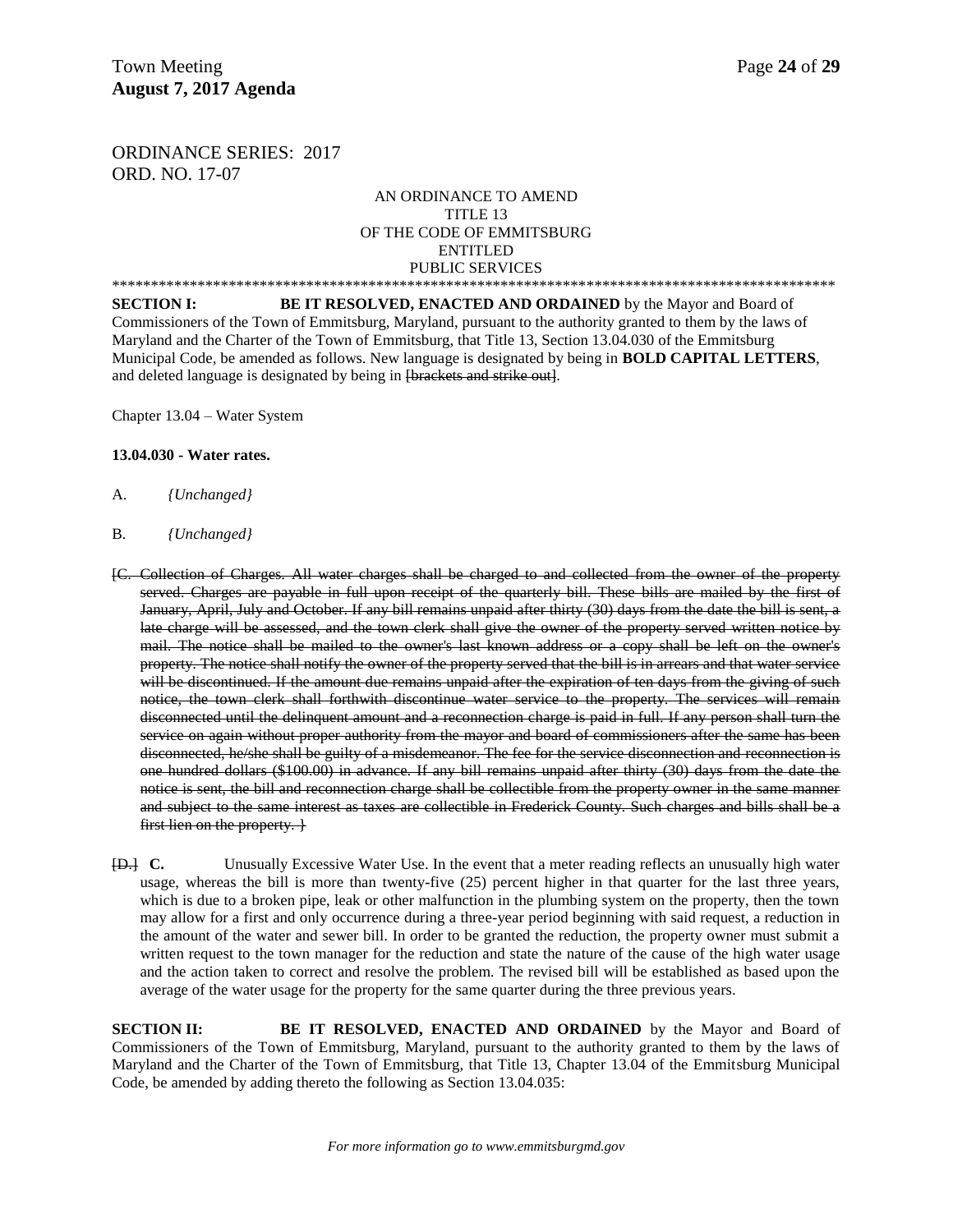Chapter 13.04 Water System

**13.04.035-** C**OLLECTION CHARGES**

- **A. THE BILLING AND COLLECTION PROCEDURES IN THIS SECTION ARE POLICY PROCEDURES ONLY AND CONSTITUTE GUIDELINES WHICH DO NOT CREATE ANY REQUIREMENTS OR STANDARDS WHICH, UPON NON-COMPLIANCE, WILL GIVE RISE TO ANY CLAIM, CAUSE OF ACTION OR BASIS FOR NON-PAYMENT FOR SERVICES RENDERED. THE FAILURE OF THE TOWN TO COMPLY STRICTLY WITH ANY OF THESE POLICY PROCEDURES AND GUIDELINES IS NOT A WAIVER OR RELINQUISHMENT OF ANY OF THE RIGHTS OF THE TOWN TO SEEK PAYMENT FOR WATER SERVICES RENDERED NOR DOES SUCH FAILURE CREATE ANY DEFENSE TO THE OBLIGATION OF THE USER TO PAY FOR WATER SERVICES RENDERED.**
- **B. ALL CHARGES FOR WATER SERVICE ARE THE OBLIGATION OF AND SHALL BE CHARGED TO AND COLLECTED FROM THE OWNER OF THE PROPERTY SERVED. ALL WATER SERVICE ACCOUNTS WILL BE ESTABLISHED IN THE NAME OF THE PROPERTY OWNER WHERE SERVICE IS RENDERED. BILLS WILL BE MAILED IN THE NAME OF THE PROPERTY OWNER TO THE PROPERTY ADDRESS. UPON WRITTEN REQUEST MADE ANNUALLY BY THE PROPERTY OWNER, THE TOWN WILL MAIL BILLS, LATE NOTICES, DISCONNECTION NOTICES AND ANY OTHER NOTICES AND COMMUNICATIONS TO THE PROPERTY OWNER TO SUCH OTHER ADDRESS AS HAS BEEN DESGINATED BY THE PROPERTY OWNER OR TO THE PROPERTY ONWER IN THE CARE OF A DESIGNATED PROPERTY MANAGEMENT COMPANY AT THAT COMPANY'S ADDRESS. NO ACCOUNTS WILL BE EASTABILSHED AND NO BILLS WILL BE MAILED IN THE NAME OF TENANTS.**
- **C. CHARGES FOR WATER SERVICE ARE PAYABLE IN FULL UPON RECEIPT OF THE QUARTERLY BILL. BILLS FOR WATER SERVICE CHARGES WILL BE MAILED BY THE FIRST OF JANUARY, APRIL, JULY AND OCTOBER. THE FINAL DUE DATE FOR THE PAYMENT OF BILLS IS THE 5TH DAY OF THE FOLLOWING MONTH, RESPECTIVELY, FEBRUARY, MAY, AUGUST AND NOVEMBER. IF THE 5TH DAY OF THE MONTH IS A HOLIDAY OR WEEKEND, THE FINAL DUE DATE SHALL BE EXTENDED TO THE NEXT BUSINESS DAY. ANY BILL REMAINING UNPAID AFTER ITS DUE DATE SHALL ACCRUE A LATE CHARGE OF 5% OF THE AMOUNT UNPAID, AND THE TOWN SHALL NOTIFY THE OWNER OF THE PROPERTY SERVED THAT THE BILL IS IN ARREARS AND THAT WATER SERVICE WILL BE DISCONTINUED IF PAYMENT IS NOT RECEIVED. THE NOTICE SHALL BE MAILED TO THE OWNER'S LAST KNOWN ADDRESS OR A COPY SHALL BE LEFT ON THE OWNER'S PROPERTY. IF THE AMOUNT DUE REMAINS UNPAID AFTER THE EXPIRATION OF TEN DAYS FROM THE GIVING OF SUCH NOTICE, THE TOWN SHALL FORTHWITH DISCONTINUE WATER SERVICE TO THE PROPERTY. THE SERVICES WILL REMAIN DISCONNECTED UNTIL THE DELINQUENT AMOUNT AND A RECONNECTION CHARGE IS PAID IN FULL. THE CHARGE FOR THE SERVICE DISCONNECTION AND RECONNECTION IS ONE HUNDRED DOLLARS (\$100.00). ANY BILL AND, IF APPLICABLE, RECONNECTION CHARGE REMAINING UNPAID AFTER THIRTY (30) DAYS FROM THE DATE THE LATE NOTICE IS SENT IS COLLECTIBLE FROM THE PROPERTY OWNER IN THE SAME MANNER AND SUBJECT TO THE SAME INTEREST AS TAXES ARE COLLECTIBLE IN FREDERICK COUNTY. SUCH CHARGES AND BILLS SHALL BE A FIRST LIEN ON THE PROPERTY. ANY PERSON WHO, WITHOUT PROPER AUTHORITY FROM THE MAYOR AND BOARD OF COMMISSIONERS, RECONNECTS WATER SERVICE TO PROPERTY AT WHICH SERVICE HAS BEEN DISSCONNECTED PURSUANT TO THIS SECTION SHALL BE GUILTY OF A MISDEMEANOR.**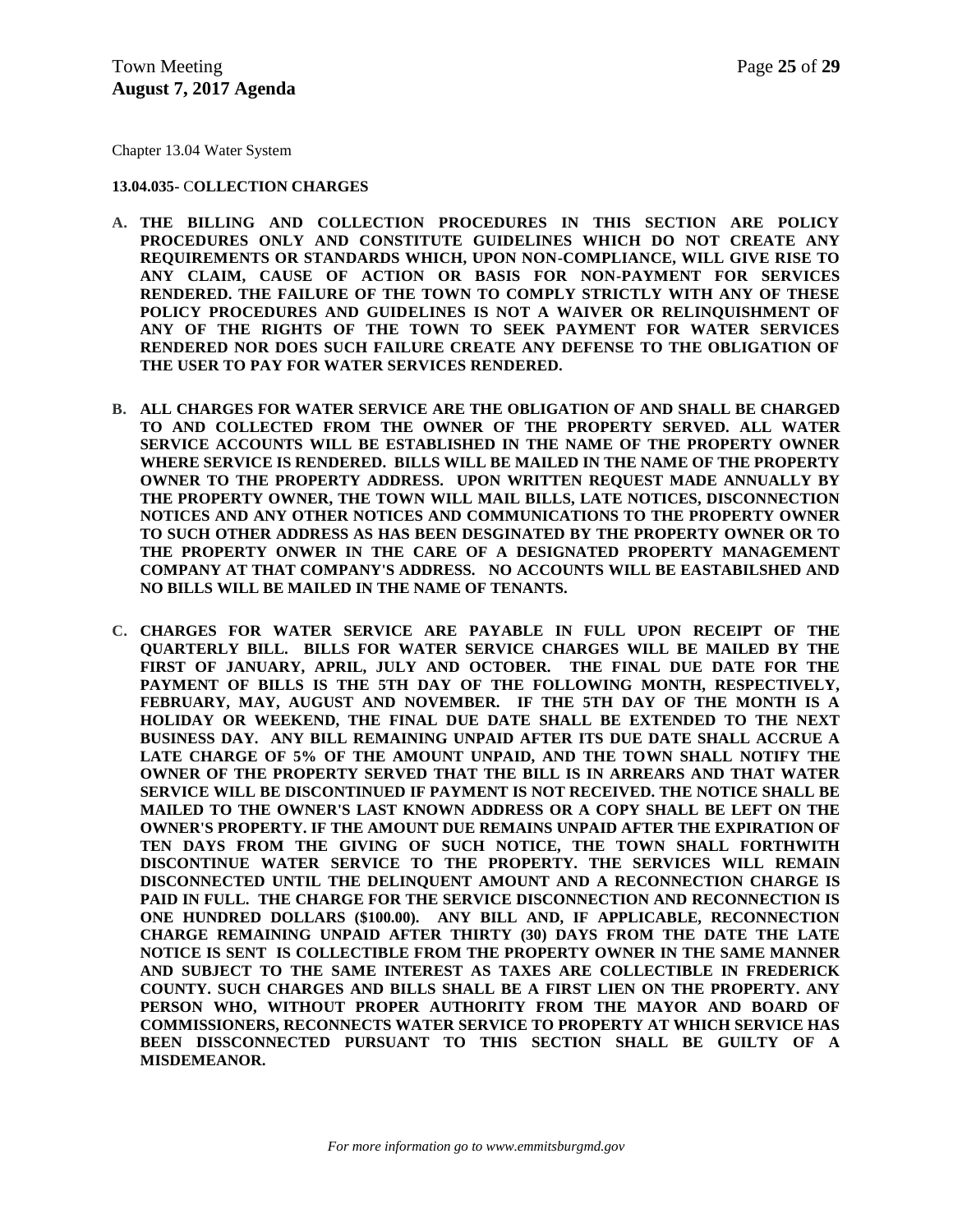- **D. ALL BILLS MAY BE PAID AT ANY OF THE FOLLOWING LOCATIONS OR IN THE FOLLOWING MANNER:**
	- **1. IN PERSON, BY CASH, CHECK OR CREDIT CARD, AT THE EMMITSBURG TOWN OFFICE,**
	- **2. BY MAILING THE PAYMENT TO THE EMMITSBURG TOWN OFFICE**
	- **3. BY ONLINE BANKING, IF SUCH PAYMENT PROCEDURE IS AVAILALBETHROUGH THE CUSTOMER'S BANK OR OTHER FINANCIAL INSTITUTION AND IS COMPATIBLE WITH THE PROCEDURES AND BILLING SYSTEMS OF THE TOWN.**
	- **4. ONLINE USING THE ONLINE BILL PAY FUNCTION ON THE TOWN'S WEBSITE LOCATED AT WWW.EMMITSBURGMD.GOV.**

**SECTION III: BE IT FURTHER RESOLVED, ENACTED AND ORDAINED** that this Ordinance shall take effect on the date on which the Mayor approves the Ordinance after passing by the Board of Commissioners or on the date on which the Board of Commissioners pass the Ordinance over the veto of the Mayor.

> **PASSED** this <u>equal</u> day of <u>equal</u>, 2017 by a vote of \_\_\_\_\_\_\_for, \_\_\_\_\_\_\_against, \_\_\_\_\_\_\_ absent, and \_\_\_\_\_\_ abstain.

**ATTEST: EMMITSBURG BOARD OF COMMISSIONERS:**

\_\_\_\_\_\_\_\_\_\_\_\_\_\_\_\_\_\_\_\_\_\_\_\_\_\_\_ \_\_\_\_\_\_\_\_\_\_\_\_\_\_\_\_\_\_\_\_\_\_\_\_\_\_\_\_\_\_\_\_\_\_\_ Madeline Shaw, Town Clerk Timothy O'Donnell, President

**MAYOR**

\_\_\_\_\_\_\_APPROVED \_\_\_\_\_\_\_VETOED

this \_\_\_\_\_\_\_\_ day of \_\_\_\_\_\_\_\_\_\_\_\_\_\_\_\_\_\_\_\_\_\_\_\_\_\_\_, 2017.

\_\_\_\_\_\_\_\_\_\_\_\_\_\_\_\_\_\_\_\_\_\_\_\_ Donald N. Briggs, Mayor

I hereby certify that the foregoing Ordinance has been posted as required by Chapter 2.04 of the Emmitsburg Municipal Code.

\_\_\_\_\_\_\_\_\_\_\_\_\_\_\_\_\_\_\_\_\_\_\_\_ \_\_\_\_\_\_\_\_\_\_\_\_\_\_\_\_\_\_\_\_\_\_\_\_\_\_\_\_\_\_\_\_\_\_\_\_\_\_\_\_\_

Date Madeline Shaw, Town Clerk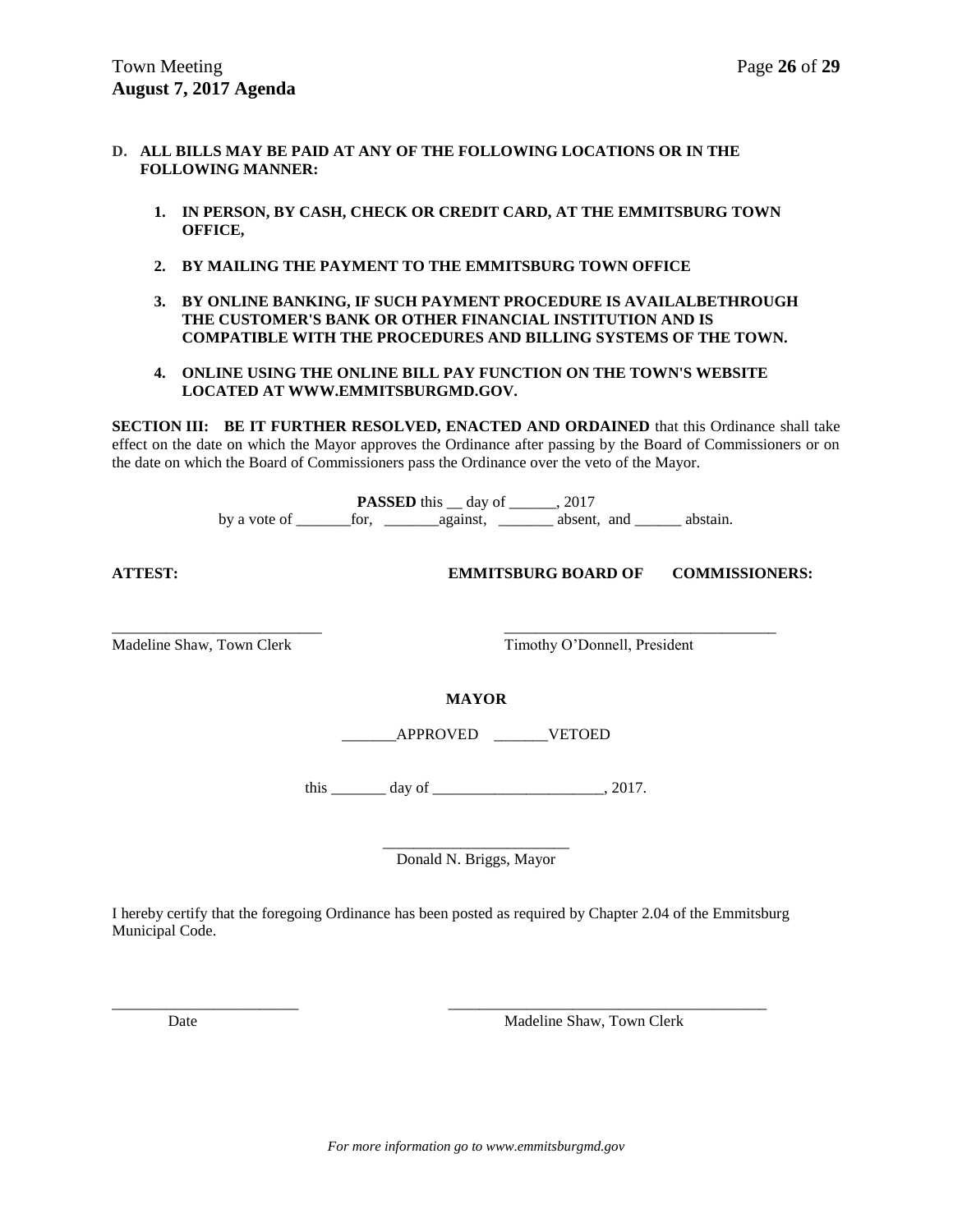POLICY SERIES: 2017 Policy No. P17-03

### **TOWN OF EMMITSBURG** WATER AND SEWER MAIN AND SYSTEM MAINTENANCE POLICY

\*\*\*\*\*\*\*\*\*\*\*\*\*\*\*\*\*\*\*\*\*\*\*\*\*\*\*\*\*\*\*\*\*\*\*\*\*\*\*\*\*\*\*\*\*\*\*\*\*\*\*\*\*\*\*\*\*\*\*\*\*\*\*\*\*\*\*\*\*\*\*\*\*\*\*\*\*\*\*\*\*\*\*\*\*\*\*\*\*\*\*\*\* This policy will replace Policy P12-01. It is, has been, and will remain the policy of the Town of Emmitsburg to maintain its water and sewer mains and systems as herein noted and described.

In all areas, the town will maintain, repair and/or construct the main and/or trunk lines. This in no way includes water and/or sewer house (or service) connections.

#### Water Lines:

The Town will be responsible for maintenance, repair and/or replacements of said water lines from the curb box, where reasonably determined, to the main line. The property owner will be responsible for maintenance, repair and/or replacement of said water lines from the curb box to the structure.

When a curb box has been damaged by a property owner, occupant or their guests or invitees through neglect or misuse as determined by Town staff, it will be the property owner's responsibility to repair and/or replace. After the repair and/or replacement has been made, Town staff will inspect the repair and/or replacement for proper completion.

#### Sewer Lines:

The Town will be responsible for maintenance, repair and/or replacements of said sewer lines from the property lines, where reasonably determined, to the main line. The property owner will be responsible for maintenance, repair and/or replacement of said sewer lines from the property line to the structure.

When a sewer clean out has been damaged by a property owner, occupant or their guests or invitees through neglect or misuse as determined by Town staff, it will be the property owner's responsibility to repair and/or replace. After the repair and/or replacement has been made, Town staff will inspect the repair and/or replacement for proper completion.

Repairs and replacement does not include a clog. All clogs occurring from the property line to the building will require the homeowner to contact a plumber. If a clog is determined to be caused by the homeowner's misuse or neglect, the homeowner will be fully responsible for the repair. After the repair as been made, Town staff will inspect.

This policy is hereby adopted and shall take effect on \_\_\_\_\_ day of \_\_\_\_\_\_\_\_\_\_\_\_, 2017.

PASSED this \_\_\_\_\_\_\_\_ day of \_\_\_\_\_\_\_\_\_\_\_\_\_, 2017.

\_\_\_\_\_\_\_\_\_\_\_\_\_\_\_\_\_\_\_\_\_\_\_\_\_\_\_ \_\_\_\_\_\_\_\_\_\_\_\_\_\_\_\_\_\_\_\_\_\_\_\_\_\_\_\_\_\_\_\_\_\_\_

*ATTEST: EMMITSBURG BOARD OF COMMISSIONERS:*

Madeline Shaw, Town Clerk Timothy O'Donnell, President

\_\_\_\_\_\_ APPROVED \_\_\_\_\_VETOED

This day of  $\qquad \qquad$  , 2017

\_\_\_\_\_\_\_\_\_\_\_\_\_\_\_\_\_\_\_\_\_\_\_\_\_\_\_\_ Donald N. Briggs, Mayor

*For more information go to www.emmitsburgmd.gov*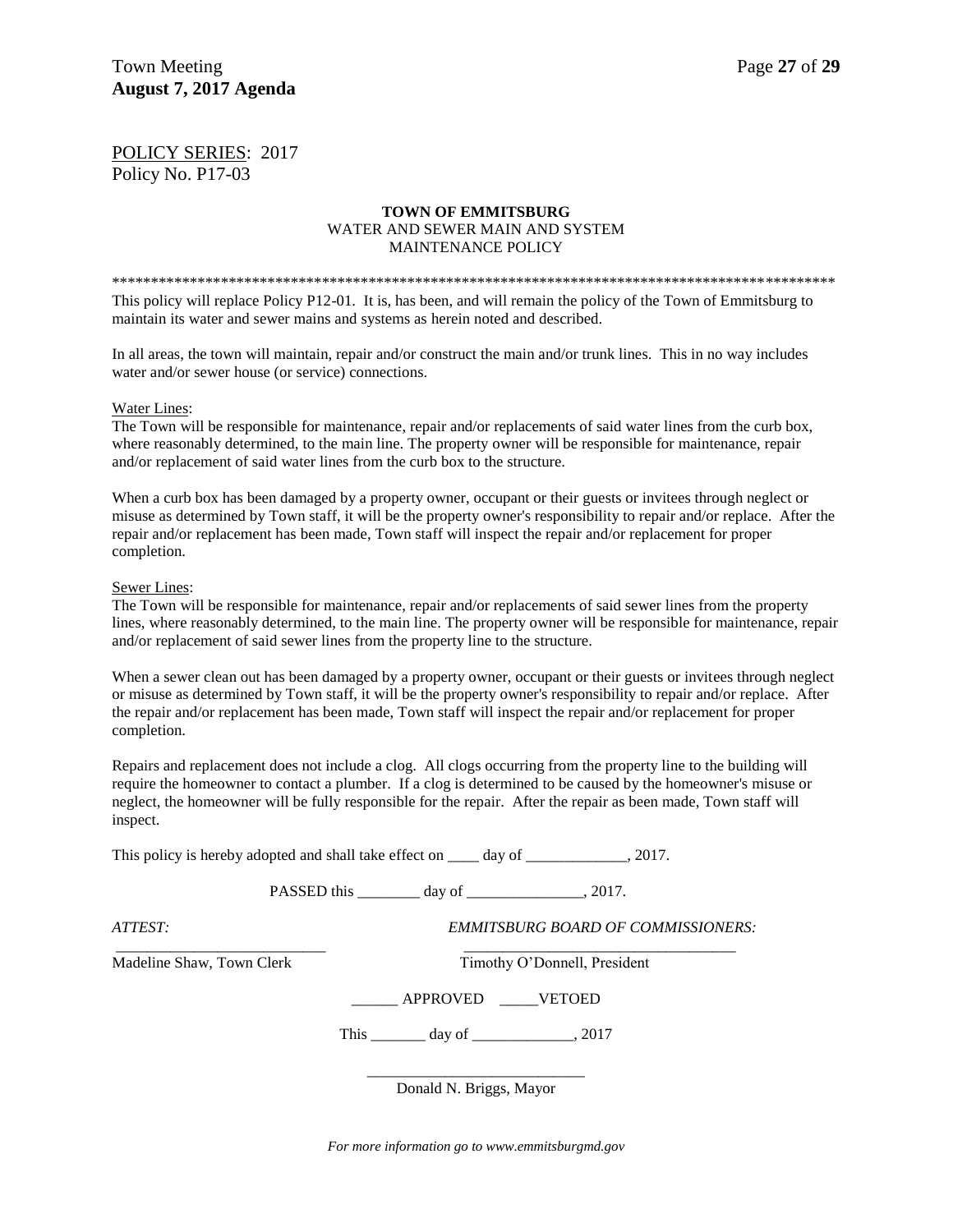

# **Proposed Water Service Line Responsibility**

# **Proposed Sewer Service Line Responsibility**